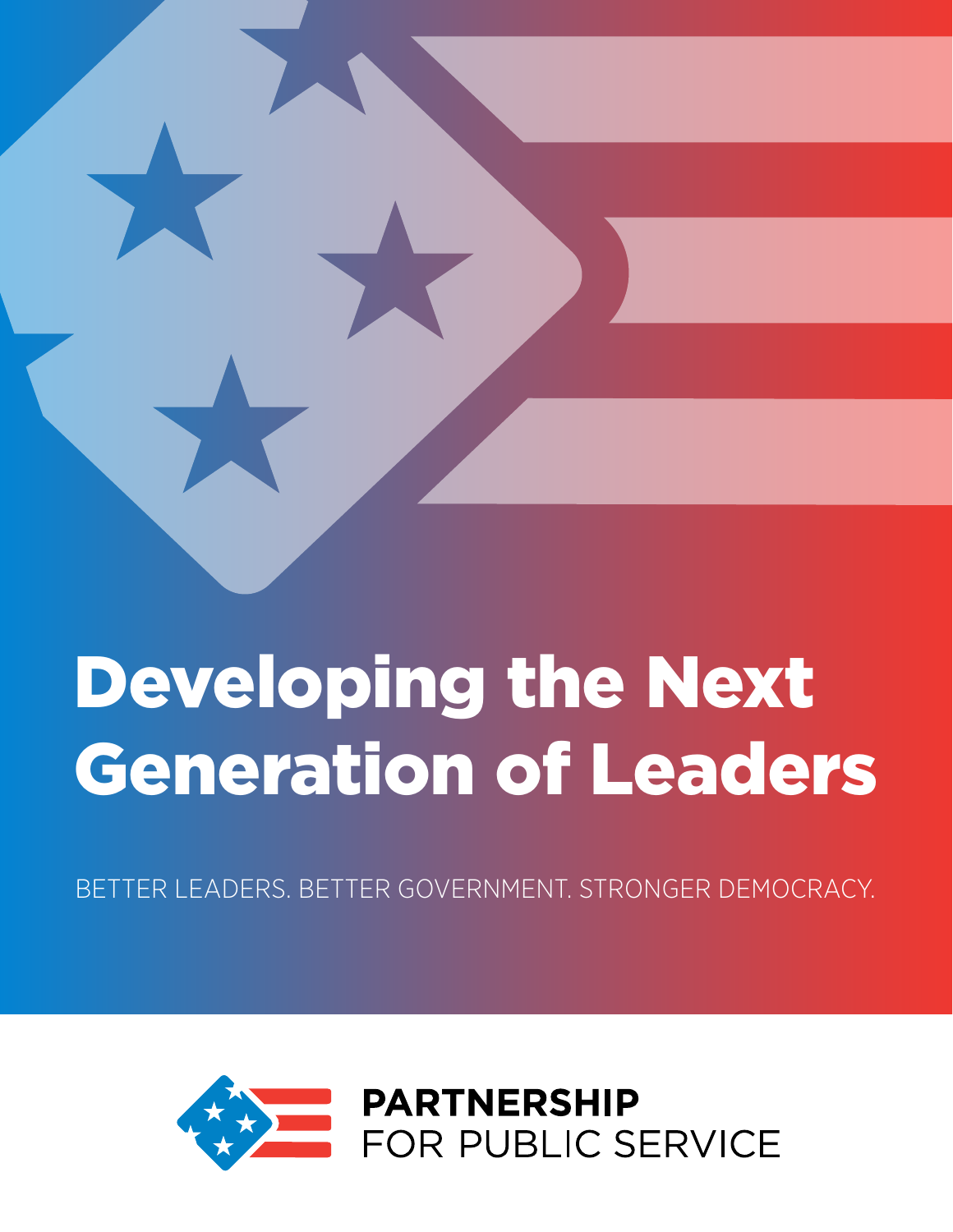

**Max Stier** President and CEO

# WHY PARTNER WITH US

The federal government is the central institution of our democracy and the primary vehicle for collective action to deal with the nation's most pressing challenges. With the mandate from the public and the support of taxpayer resources, our government keeps us safe, advances our national interests, supports our economy and assists people in need.

For the federal government to address these critical issues and prepare for tomorrow's challenges, it needs leaders at all levels to deliver effective and innovative government for the American people.

The Partnership for Public Service is the premier organization for professional development of federal employees, providing important skills to current and future government leaders. Drawing from our extensive track record, we offer programs to equip employees with management skills to transform government from the inside. In addition to our development programs, we offer services to help participants learn to engage employees and hire top talent, from interns and entry-level employees to senior career executives and political appointees.

We look forward to working with you to cultivate the next generation of federal leaders and build a better government for the future.

*Best,*

ny Stir

### **Building a better government and a stronger democracy.**

From interns and entry-level workers to senior career leaders and political appointees, you need talented individuals to achieve your agency's mission.

By working with the Partnership for Public Service, you can bring in skilled employees, inspire them to perform at their highest level and develop them into exceptional leaders.

Page 3

Leadership Development

Page 19 Federal Workforce Services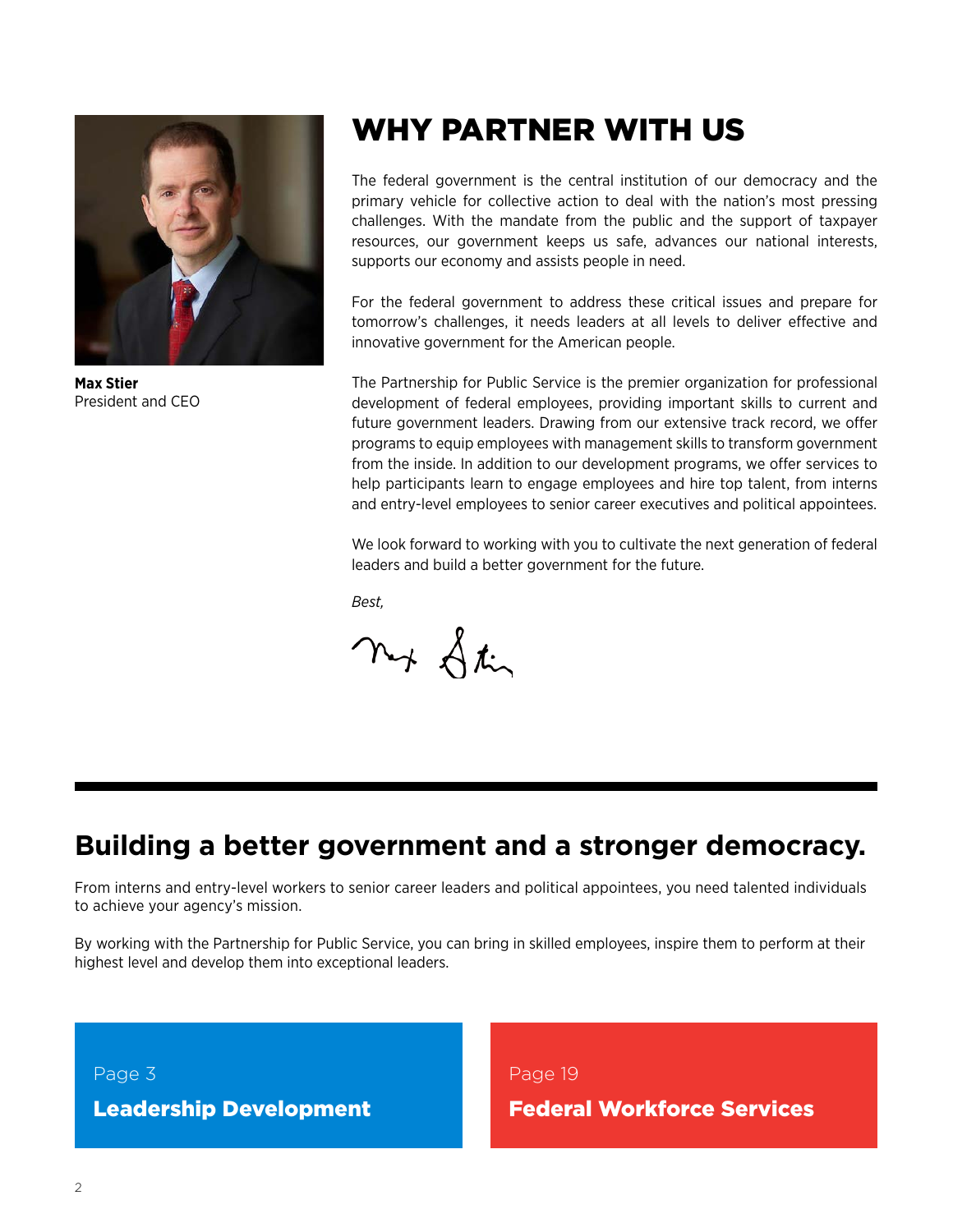# Leadership Development through our Public Service Leadership Institute



We live in a time of unprecedented challenges—from natural disasters and global health crises to inequity, political division and war. Our government is the only institution with the public mandate and the resources to tackle these problems. But to do so, it needs effective public service leadership, the most critical factor driving government success and impact. Our nation needs elected, appointed and career government leaders of integrity who can unify us in bringing solutions and hope to a beleaguered world.

And yet, today's public service leaders lack a place to go where they can rally behind a single leadership standard, develop essential leadership skills together and recommit to their constitutional oath. The federal government needs what the best organizations across sectors possess—a consistent standard for leadership and a way to meet it.

That is why the Partnership for Public Service created the Public Service Leadership Institute, the preeminent source for public service leadership perspectives, programs and policies.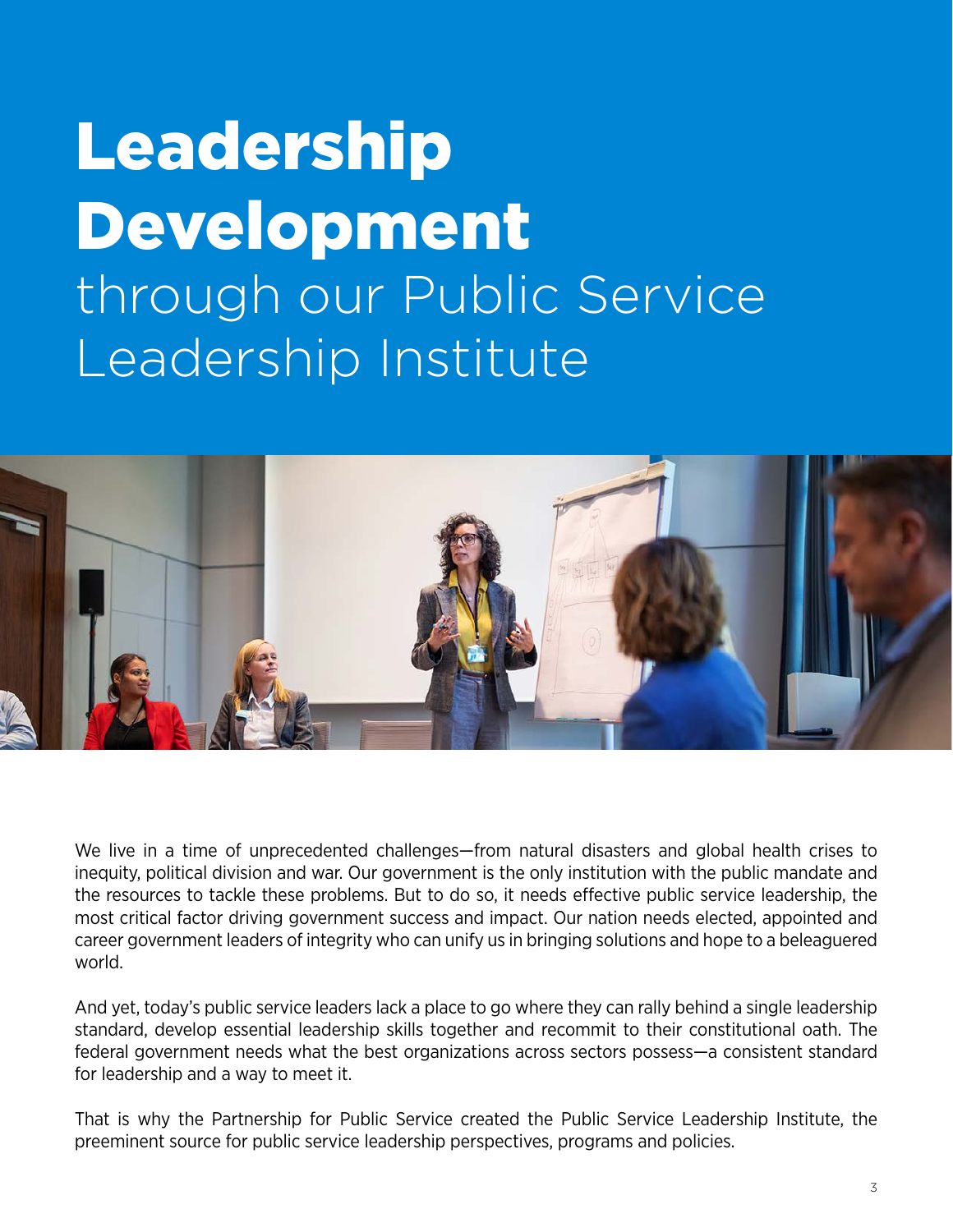# THE PUBLIC SERVICE LEADERSHIP MODEL

The standard for effective government leadership

The Public Service Leadership Model can support federal leaders—no matter their agency, geographic location or role—in evaluating their performance, assessing their leadership progress and charting a course for selfimprovement. Its key leadership competencies are bound by two core values unique to government and derived from the constitutional oath all federal employees take upon entering public service.

#### THE CORE VALUES OF GOVERNMENT LEADERSHIP

#### **Stewardship of Public trust**

Federal leaders must be held to the highest standards, as they are stewards of taxpayer dollars, their workforces and the **Constitution** 

#### **Commitment to Public Good**

Federal leaders have a deep-rooted dedication to promoting our general welfare through a commitment to public good.

#### FOUR ESSENTIAL COMPETENCIES FOR GOVERNMENT LEADERS

The model identifies four key leadership competencies that government leaders need to best serve our country in the 21st century. These competencies complement and add to the Office of Personnel Management's Executive Core Qualifications.

- **• [Becoming Self-Aware](https://ourpublicservice.org/our-work/public-service-leadership-model-becoming-self-aware/)**
- **• [Engaging Others](https://ourpublicservice.org/our-work/public-service-leadership-model-engaging-others/)**
- **• [Leading Change](https://ourpublicservice.org/our-work/public-service-leadership-model-leading-change/)**
- **• [Achieving Results](https://ourpublicservice.org/our-work/public-service-leadership-model-achieving-results/)**



©2022 Partnership for Public Service, Inc. All rights reserved.

#### TYPES OF GOVERNMENT LEADERS BY ROLE

Each leadership competency is critical for all government leaders—but leaders will apply them differently depending on their role and rank within their agencies. The Partnership's leadership programs ensure that federal employees develop the skills they need, depending on where they are on their leadership journey. We have identified four categories of leaders:

- **• Emerging Leader**
- **• Leader of Teams or Projects**
- **• Leader of Leaders**
- **• Leader of Organizations**

#### WANT TO LEARN MORE?

Visit **[ourpublicservice.org/leadership-model](https://ourpublicservice.org/our-work/public-service-leadership-model/)** to learn more about how individual leaders can apply the model, and how agencies can use it as a standard for building and measuring overall leadership effectiveness.

Read [our feature](https://hbr.org/2020/04/a-nonpartisan-model-for-developing-public-service-leadership) in Harvard Business Review.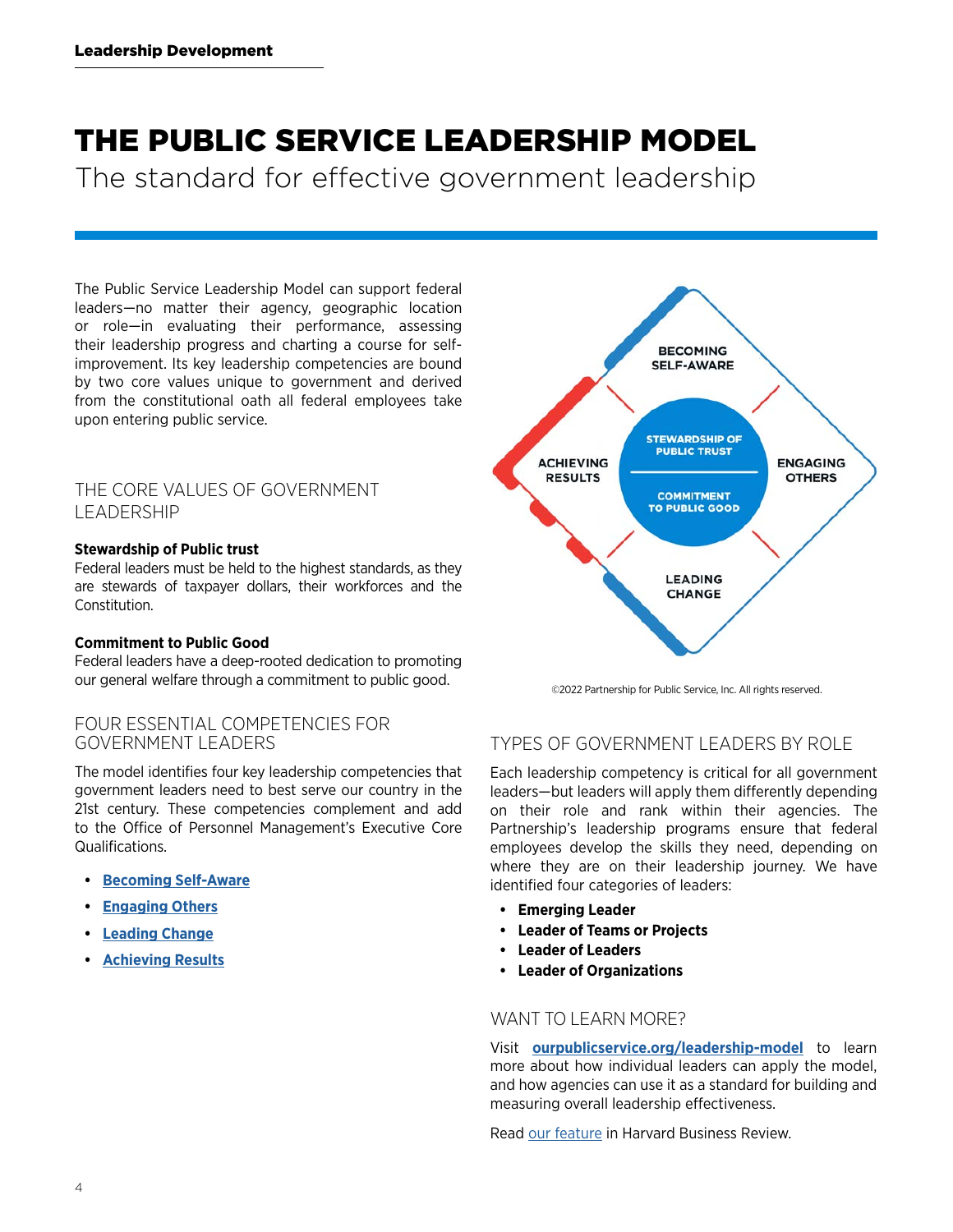# GOVERNMENT LEADERSHIP ADVISORY COUNCIL

The Partnership's Government Leadership Advisory Council, a diverse group of former CEOs, eminent scholars and former Cabinet secretaries, advises the Partnership on our leadership programs and offerings, including the Public Service Leadership Model. With their many decades of collective leadership experience, council members help ensure our programs for federal leaders are grounded in forward-thinking principles and practices.

| <b>GOVERNMENT LEADERSHIP ADVISORY COUNCIL MEMBERS</b> |                                                                                                                                                               |  |  |
|-------------------------------------------------------|---------------------------------------------------------------------------------------------------------------------------------------------------------------|--|--|
| Adm. Thad Allen                                       | Former Commandant, Coast Guard; Partnership board member emeritus                                                                                             |  |  |
| <b>Bernie Banks</b>                                   | Associate Dean for Leadership Development, Kellogg School of Management; former Director of the Department of<br>Behavioral Sciences & Leadership, West Point |  |  |
| <b>Charlie Bolden</b>                                 | Former Administrator, NASA                                                                                                                                    |  |  |
| <b>Doug Conant</b>                                    | Founder and CEO, ConantLeadership; former CEO and President, Campbell Soup Company; Partnership board member                                                  |  |  |
| <b>Stephen M.R. Covey</b>                             | Founder and CEO, CoveyLink Worldwide; best-selling author                                                                                                     |  |  |
| <b>Amy Edmonson</b>                                   | Professor of Leadership and Management, Harvard Business School Novartis                                                                                      |  |  |
| <b>Sally Jewell</b>                                   | Former Secretary of the Interior and former CEO, REI                                                                                                          |  |  |
| Gen. Les Lyles                                        | Chairman, USAA and former Vice Chief, U.S. Air Force                                                                                                          |  |  |
| <b>Bob McDonald</b>                                   | Former Secretary, Department of Veterans Affairs; Retired Chairman, President and CEO, The Procter & Gamble Company;<br>Partnership board member              |  |  |
| <b>Chris Porath</b>                                   | Professor, Georgetown University McDonough School of Business                                                                                                 |  |  |
| Liz Wiseman                                           | Best-selling author; former Vice President, Oracle                                                                                                            |  |  |

### **The following pages outline two ways to work with the Partnership:**

#### **Open Enrollment Programs**

Our open enrollment programs bring together federal employees from across government, so leaders can develop critical connections with their counterparts and collaborate and learn from one another. The result is strong, capable leaders at all levels who can drive effective performance.

#### **Agency Engagements**

The Partnership offers off-the-shelf training, and design and delivery of custom training for federal agencies to build leadership and management capacity, encourage innovation and improve effectiveness. Our programs range from a oneday seminar or team-building retreat, to a months-long engagement and can be designed for use agencywide or for specific offices or teams.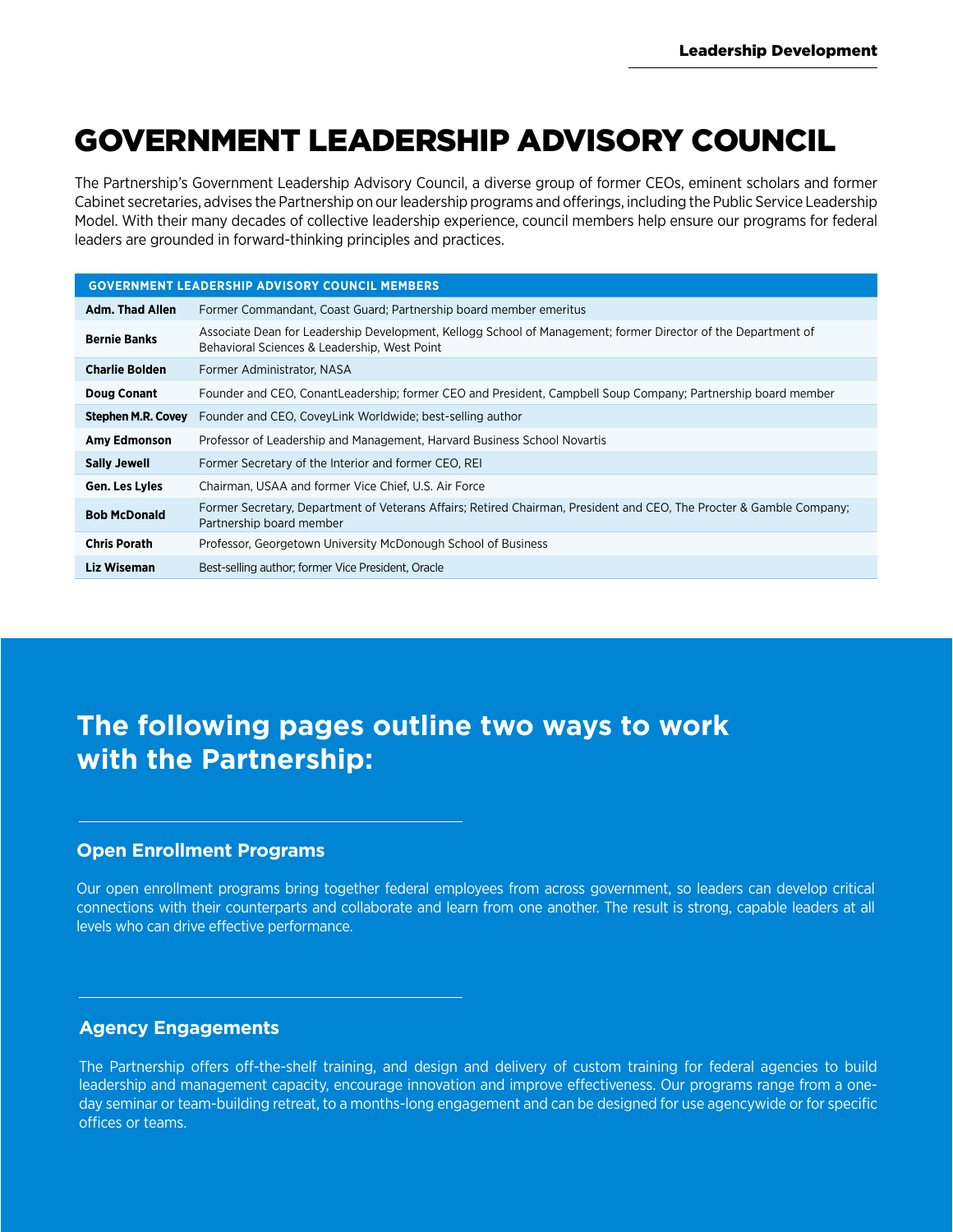# OPEN ENROLLMENT PROGRAMS

#### **Programs for Leaders of Leaders (GS–14 to GS–15)**

Leads office, division or large team, or program portfolio. Serves as midlevel supervisor, technical leader in the field or cross-functional convener

### **Excellence in Government Fellows**



#### QUICK DETAILS

- **• Duration:** 10 months
- **• Structure:** Six four-day sessions and three two-hour check-ins

#### In-person or virtual

- **• Price:** \$11,400
- **• Learn more:** [ourpublicservice.org/eig](http://ourpublicservice.org/eig)

#### **Session topics:**

- Values, Vision and Mission
- Leading People
- Strategic Systems Leadership
- Building Partnerships and **Coalitions**
- Navigating Change
- Synthesis and Celebration

The Excellence in Government Fellows program is the premier leadership development course for federal employees at the GS-14 to GS-15 levels. For more than 30 years, EIG has helped federal employees develop strong leadership skills through application-based learning, highly interactive activities, authentic self-reflection, personalized coaching and governmentwide networking. Our graduates go on to plan, design and implement innovative solutions to address the federal government's biggest challenges and improve their agencies' effectiveness.

The Excellence in Government Fellows program:

- Focuses on results: Participants work collaboratively on projects designed to tackle critical issues agencies face.
- Provides the time and space to grow: By taking place over months rather than weeks, the EIG program enables participants to reflect between sessions on lessons learned, while also considering ways to apply those lessons when at their jobs.
- Facilitates crucial connections: Participants come out of the program with mentors as well as a network of peers and colleagues from across government.

In addition to one-on-one coaching and a 360 assessment, EIG offers:

#### **Coursework**

EIG uses various learning tools—including simulations and case studies, facilitated discussions, readings and videos, leadership assessments, and hands-on activities—to achieve each session's learning objectives. To ensure the program offers the highest quality experience, we continually refresh our educational materials. Our lessons reflect the latest knowledge and best practices,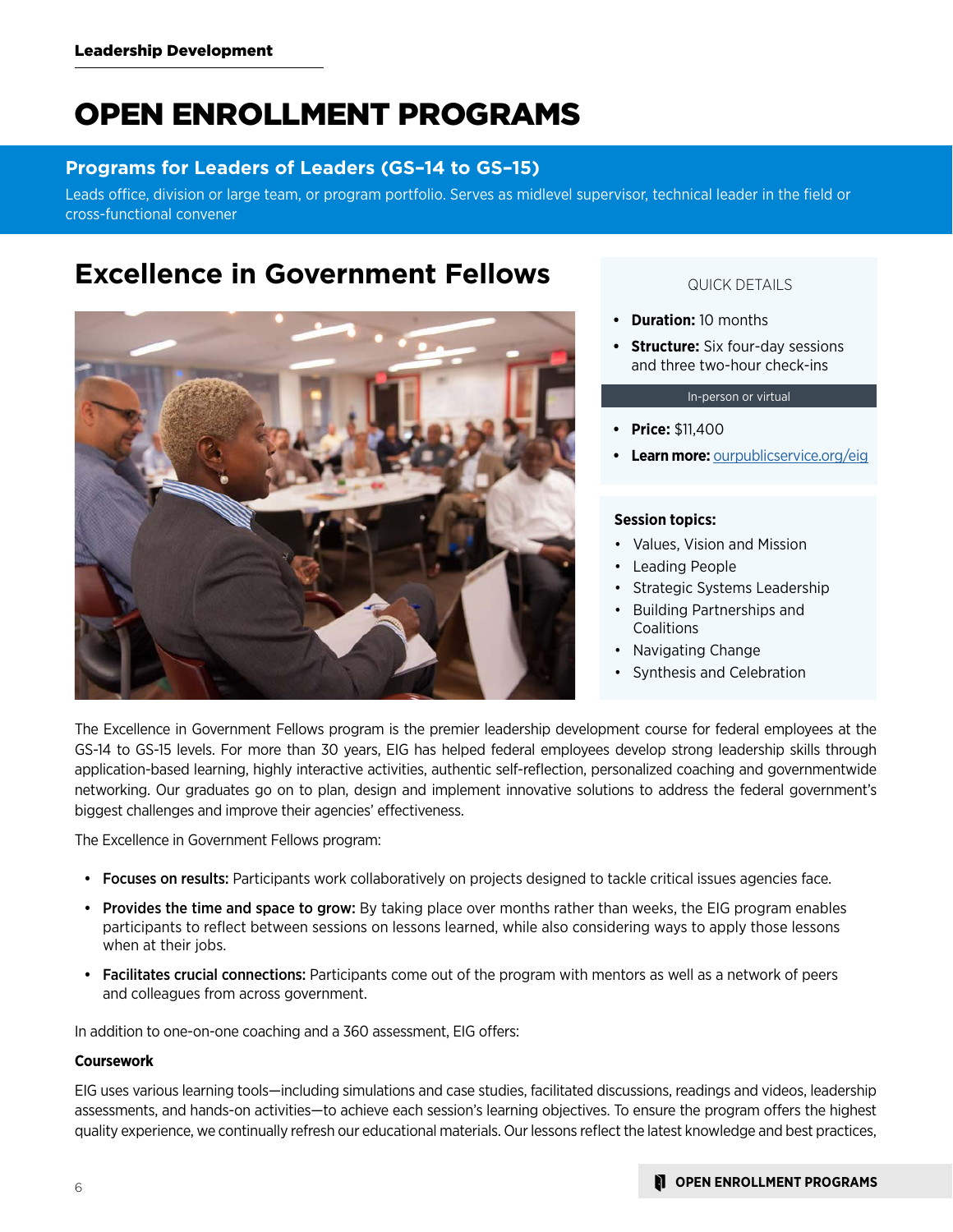and our case studies examine how federal employees confront modern challenges. We use evaluation tools throughout the program to measure learning and adapt the program to fellows' needs.

#### **Benchmarks**

EIG uses the term "benchmarks" to refer to guest speakers, site visits and service projects that enable participants to connect classroom lessons to real-world situations. These experiences offer participants a behind-the-scenes look at innovative leaders and organizations from the public, private, nonprofit and academic sectors. By engaging with these leaders directly, EIG fellows make new connections and witness leadership in action. Previous site visits have included the National Archives, Microsoft, Lincoln's Cottage, the Capital Area Food Bank and the NASA Goddard Space Flight Center.

#### **Results Projects**

EIG fellows apply their learning to create a results-driven, action-learning project that aims to tackle a complex issue facing our country. In small groups, fellows work with program coaches to see projects through from start to finish. Key tasks include defining outcomes, finding sponsors, building buy-in, creating deliverables and more. Previous teams have developed strategies and initiatives to streamline drug approvals, strengthen cross-agency collaboration during food recalls and national disasters, and improve recruiting for mission-critical occupations.

#### **Coaching and Mentoring**

Coaching and feedback is a critical element of leadership development. That is why fellows receive targeted, individualized support from our team of executive coaches, including two hours of one-on-one executive coaching sessions. EIG participants also connect with a network of EIG alumni and engage in crucial peer mentoring with fellow government leaders.

#### **Networking**

Throughout the program, EIG fellows participate in cohort and cross-cohort activities, and programwide networking events to build relationships with peers across government. By joining a community of leaders from different agencies, fellows gain ongoing learning and professional development opportunities that continue after graduation.

"The Excellence in Government Fellows program was an incredible experience. It helped me become a more effective leader, capable of driving change in my organization. I have mentored new participants because I want to stay involved with the program and the people working to change government from within."

*Candice Borales, director of strategic initiatives, Export-Import Bank of the United States*

# **Gov21 | The 21st Century Government Innovation Program**

The 21st Century Government Innovation Program is designed to meet the evolving needs of federal agency leaders by providing them with new tools for effective government; empowering them to make effective, data-driven decisions; and developing new relationships with other government leaders who share a passion for making government work better.

#### **Session topics:**

- Innovation Foundations
- Government by Design
- Make Fast, Take Action

#### QUICK DETAILS

- **• Duration:** Three months
- **• Structure:** Three three-day sessions

#### In-person or virtual

- **• Price :** \$2,999
- **• Learn more:** [ourpublicservice.org/gov21](https://ourpublicservice.org/gov21)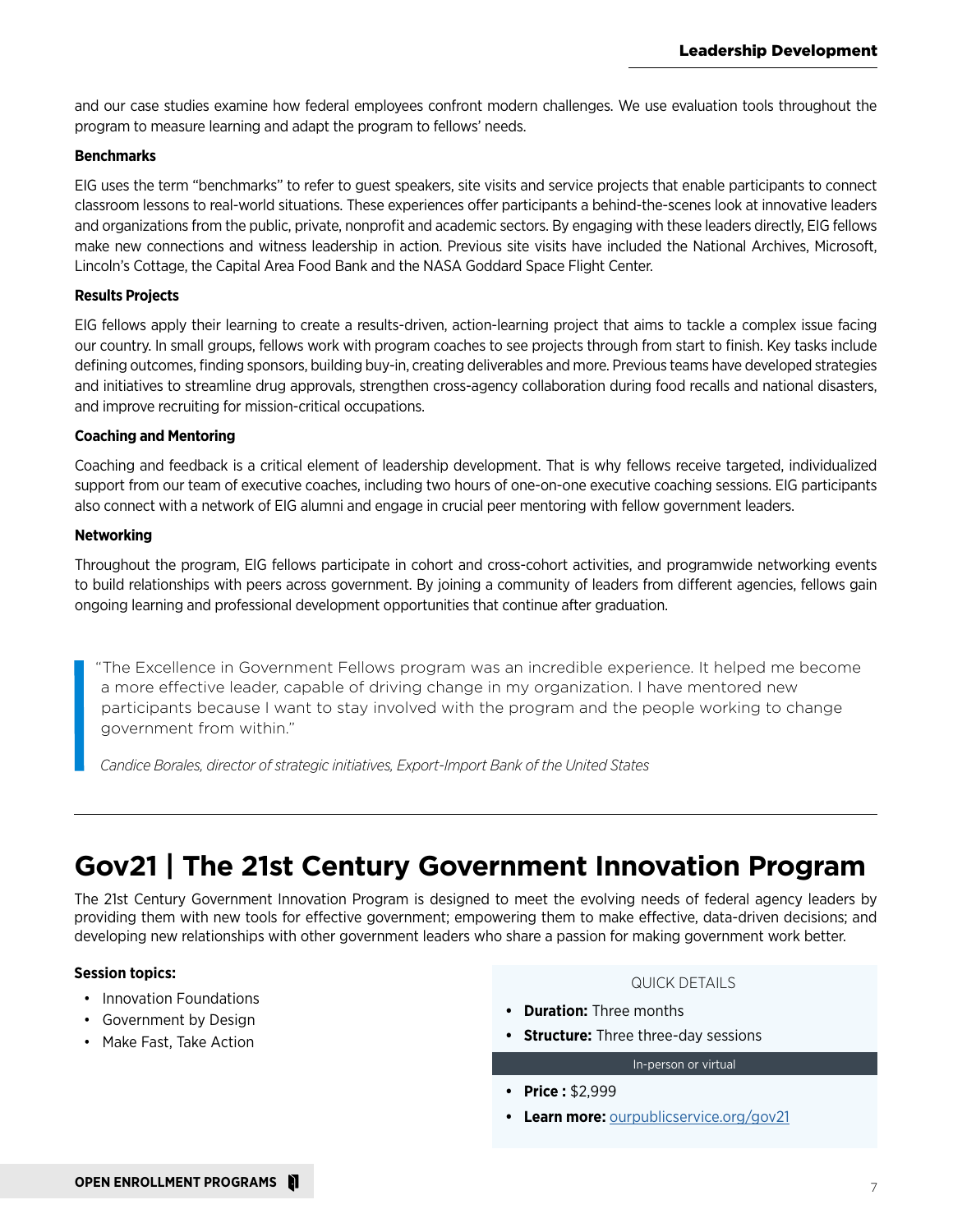#### **Programs for Leaders of Teams or Projects (GS-12 to GS-14)**

Leads work groups and serves as a new supervisor, technical expert, cross-functional liaison or direct supporter to principal

### **Mission Support Leadership Program**



#### QUICK DETAILS

- **• Duration:** Eight months
- **• Structure:** Five three-day sessions

#### In-person or virtual

- **• Price:** \$6,500
- **• Learn more:**  [ourpublicservice.org/mslp](http://ourpublicservice.org/mslp)

#### MISSION SUPPORT TRACKS



Leadership Excellence for Acquisition Professionals





**IT** Leaders Program **HR** Leaders Program

The federal government's effectiveness directly depends on the strength, expertise and leadership of its mission support—the acquisition, human resources and information technology professionals. While their work is usually done behind the scenes, it is imperative to build the leadership attributes of these professionals because of their wide-ranging impact, the interconnectedness of their business functions and their ability to positively impact strategic decisions.

The Mission Support Leadership Program, designed for GS-12 to GS-14 federal employees in acquisition, HR and IT, prepares these mission-support federal professionals to become more effective leaders by focusing on the four core tenets of the Partnership's Public Service Leadership Model—becoming self-aware, engaging others, leading change and achieving results. By the end of the course, participants are able to make values-based decisions, use their roles to build strong partnerships, identify how to drive positive impact within their organizations and demonstrate enhanced leadership attributes.

Participants will be placed in cohorts according to their professional track, and the program includes plenary-style sessions where all cohorts join together and participate in cross-functional activities. Experienced instructors will introduce proven leadership techniques, facilitate engaging conversations, and guide activities and workshops on course concepts.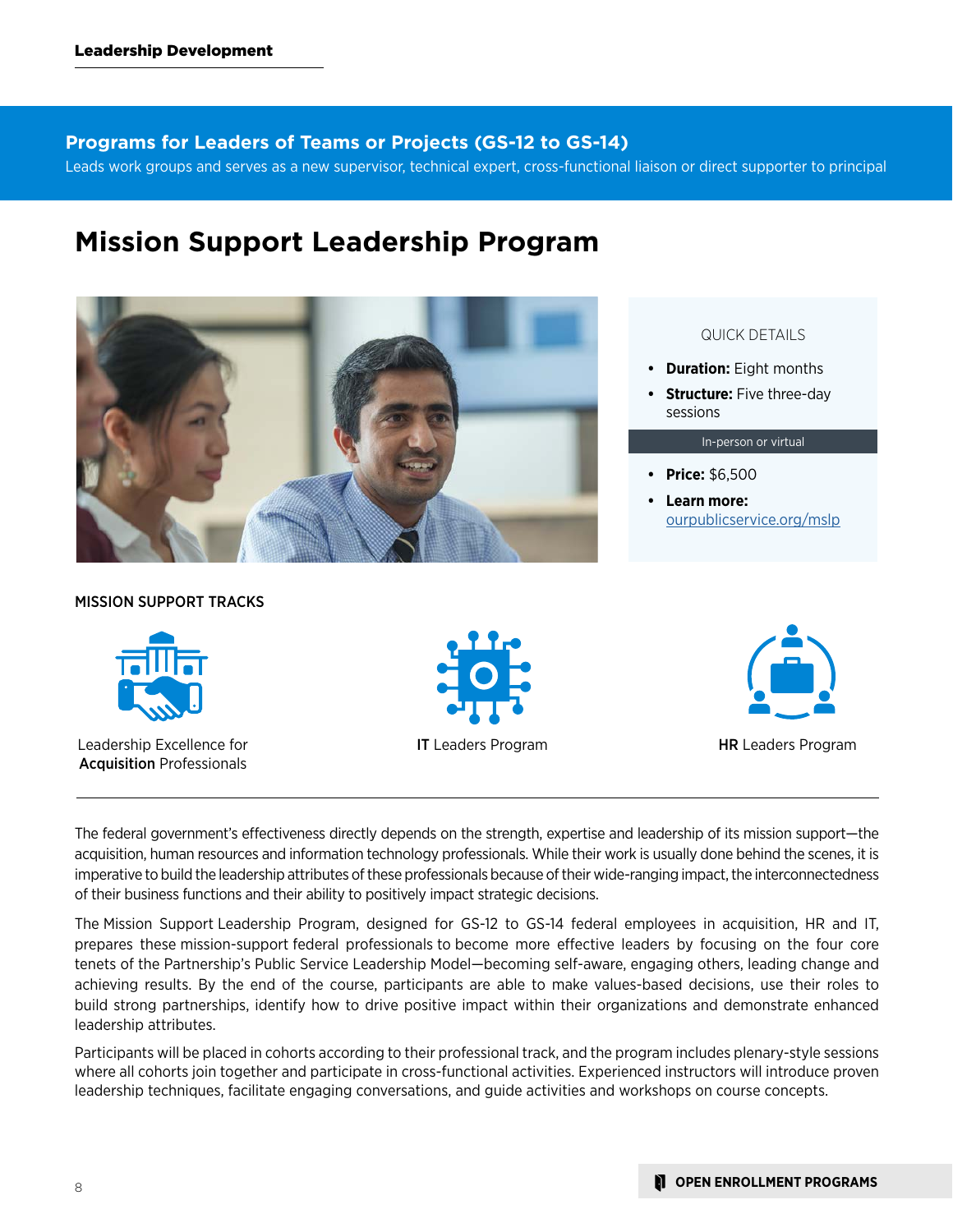The Mission Support Leadership Program includes:

#### **360 Leadership Assessment**

Participants complete a self-assessment based on the Partnership's Public Service Leadership Model competencies and feedback from peers, supervisor(s) and direct reports on how they demonstrated these competencies.

#### **Executive coaching**

Based on results from their personal 360 leadership assessment, participants are paired with an executive coach for a one-hour, one-on-one session to discuss their development and address their workplace challenges.

#### **Peer workshops**

Within their cohorts, participants brainstorm ideas and share best practices through in-class group coaching scenarios and breakout group discussions.

#### **Cross-function networking**

Participants engage in networking activities across cohorts, meeting people who are pursuing different tracks, to enhance knowledge sharing and build partnerships outside their areas of expertise.

#### **Pre-Session work**

Prior to each session, participants read articles and watch videos that set the context for the upcoming session.

#### **Guest speakers**

Participants will hear from guest speakers with extensive federal government and private sector expertise who will provide real-world perspectives on identifying and solving public sector challenges.

In addition to the in-person class time, participants must be able to complete up to three hours of independent, course-related work between each session. Participants are expected to prepare for and attend every session.

#### **Session topics:**

- Defining your Leadership Style
- Developing High Performing Teams
- Championing a Culture of Change
- Results Driven Decision-Making
- Developing a Strategic Mindset

"The Acquisition program teaches skills and self-development techniques that will allow 1102s to be the best in class for their agency."

*Former Leadership Excellence for Acquisition Professionals participant*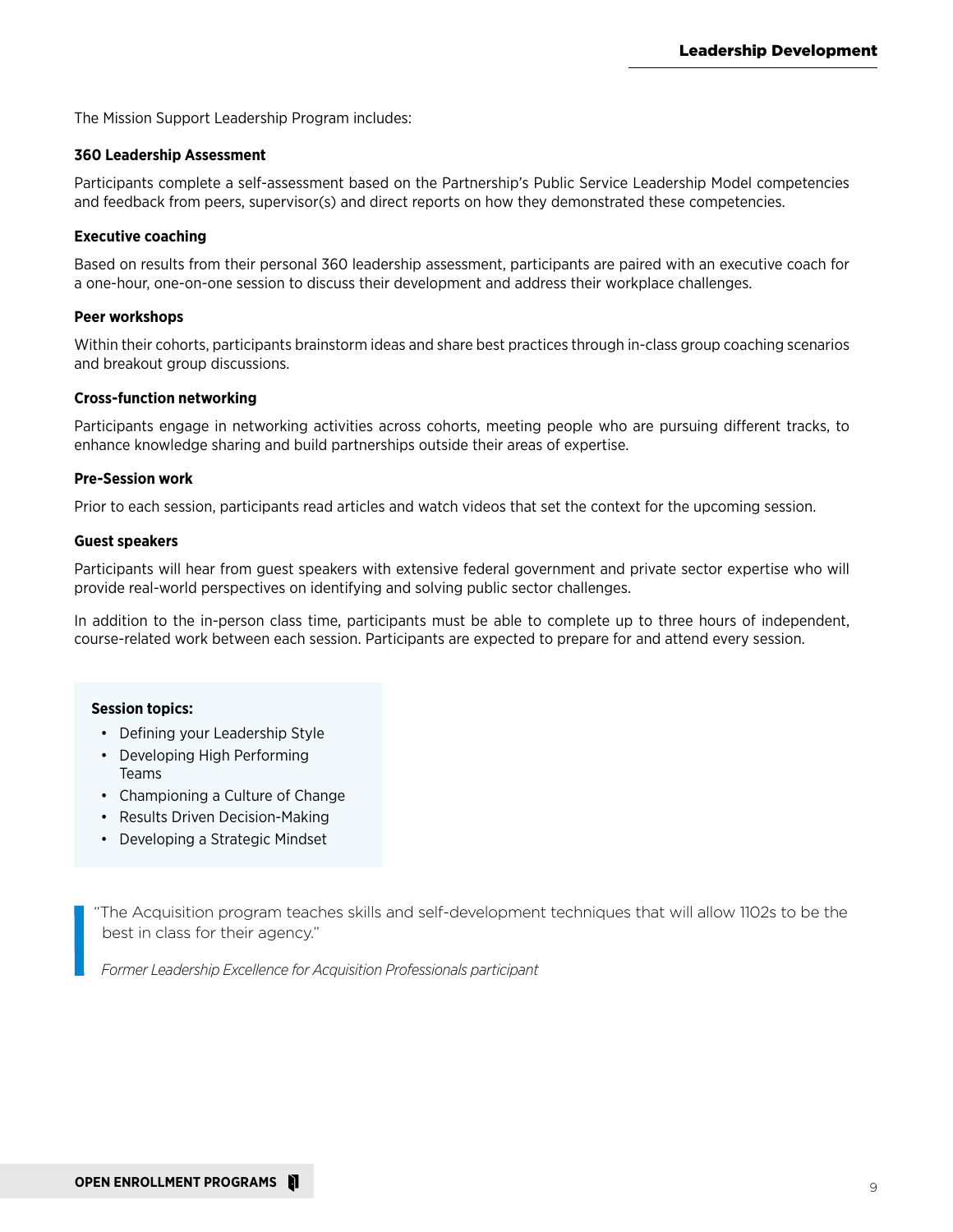#### **Programs for Leaders of Teams or Projects (GS-12 to GS-13)**

Leaders of teams, new supervisors, and technical experts who lead projects



### **Foundations in Public Service Leadership Program**

As innovation, collaboration and delivering results are more important than ever, midcareer professionals must develop these leadership attributes to ensure their teams can achieve their missions. A strong leadership foundation is critical for assuming greater responsibility for leading others, managing complex projects and working across boundaries. In addition to interactive course content, participants receive two one-on-one coaching sessions.

#### **Session topics:**

- Understanding Yourself
- Recognizing Your Impact
- Engaging Employees
- Cultivating Your Team Culture
- Responding to Change
- Creating the Change
- Making Decisions
- Navigating the System
- Synthesis and Reflection

QUICK DETAILS

- **• Duration:** Six months
- **• Structure:** Nine half-day sessions

Virtual

- **• Price:** \$4,500
- **• Learn more:** [ourpublicservice.org/foundations](http://ourpublicservice.org/foundations)

"I enjoyed the Foundations in Public Service Leadership Program and learned a lot of information that I can incorporate in my day-to-day activities professionally and personally."

*Nichele McConnell, former participant*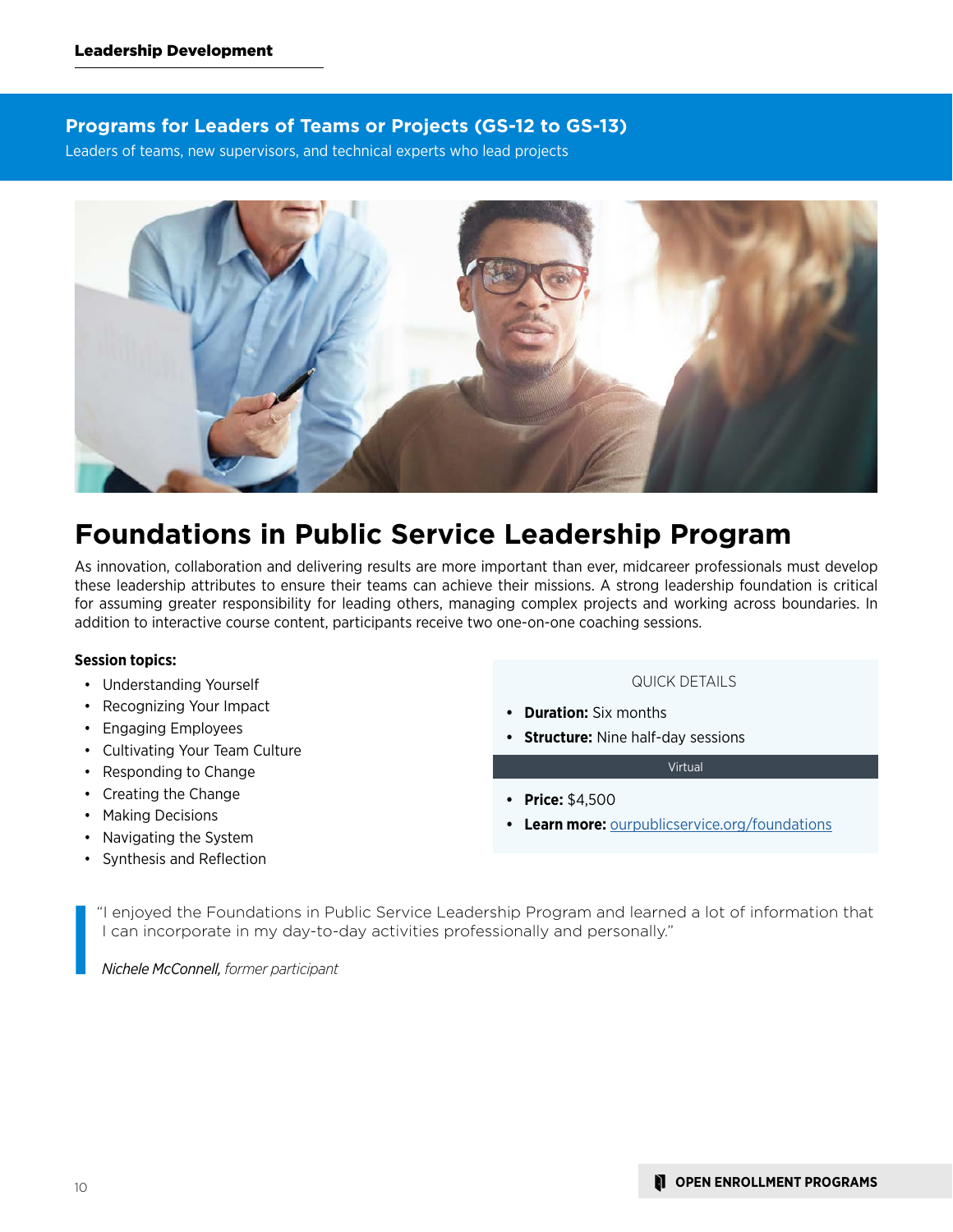#### **Programs for Emerging Leaders (GS-7 to GS-11)**

Serves as an early project leader, team or work group member, aspiring supervisor or developing technical expert



### **Preparing to Lead**

Our Preparing to Lead program is a professional development opportunity for federal employees who are interested in pursuing a career in leadership at their agencies. You will practice strategies to become a more effective employee and develop critical leadership skills that you can use throughout your career.

#### **Session topics:**

- Building Adaptability
- Collaborating Effectively
- Communicating with Clarity
- Developing Emotional Intelligence
- Improving Customer Experience
- Navigating Structures
- Pursuing Innovative Solutions

#### QUICK DETAILS

- **• Duration:** Six months
- **• Structure:** One four-hour session and seven three-hour sessions

Virtual

- **• Price:** \$3,500
- **• Learn more:** [ourpublicservice.org/ptl](http://ourpublicservice.org/ptl)

### **Emerging HR Leaders**

Invest in the future leaders on the team responsible for building your workforce. This course enables participants to develop the foundational knowledge and professional networks for navigating their federal HR career and maximizing agency impact.

#### **Session topics:**

- State of Federal HR and Your Place Within It
- Building Relationships
- How to Take Initiative
- Understanding and Tackling Problems
- Partnerships and Coalitions
- Career Coaching and Celebration

#### QUICK DETAILS

- **• Duration:** Six months
- **• Structure:** Six half-day sessions

#### In-person or virtual

- **• Price:** \$2,500
- **• Learn more:** [ourpublicservice.org/ehrl](http://ourpublicservice.org/ehrl)

"Emerging HR Leaders is the best program available for employees who want to build a successful career in federal HR. Year after year, I send my employees to this program because I know they will develop the skills and ideas to transform my agency."

*Traci DiMartini, Chief Human Capital Officer, General Services Administration*

#### **OPEN ENROLLMENT PROGRAMS**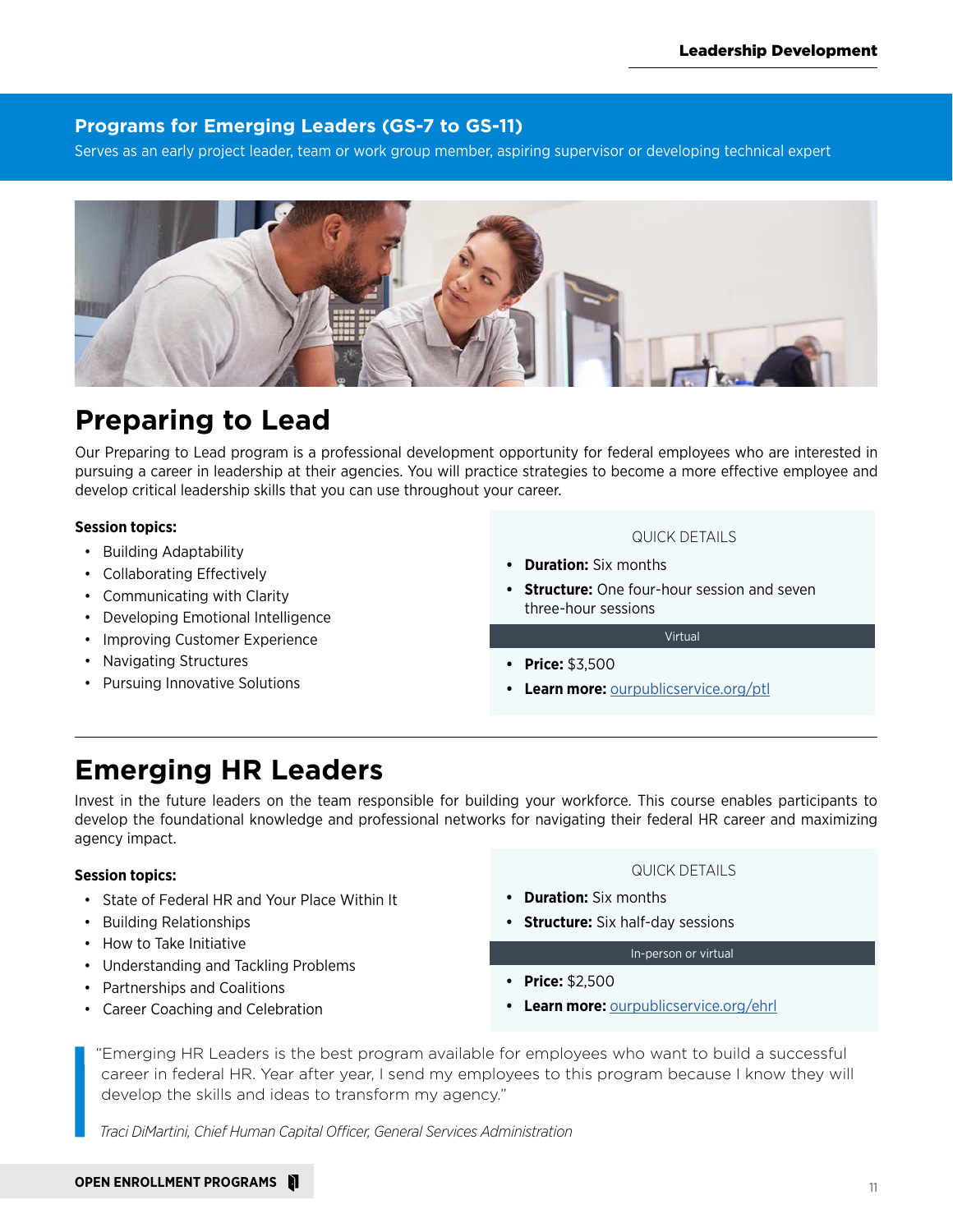# AGENCY ENGAGEMENTS

## **Leadership Development Programming for Your Agency**

Your agency's distinct mission comes with a unique set of challenges. Our subject matter experts can design a program tailored to your organization's short- and long-term strategic goals through a range of facilitated training, experiential learning, individual and group coaching, and mentoring in a timeframe that works best for your agency. All programs can be designed to be in-person or virtual.

# LEADERS OF

- Vision-setting
- **Resilience**
- **Stewardship**
- Enterprise-wide Leadership
- Diversity, Equity Inclusion and Accessibility

- Leadership Style
- Innovation and Creativity
- Building Trust and Teams
- **Effective Communication**
- Managing Performance

# LEADERS OF **LEADERS OF LEADERS OF LEADERS OF TEAMS**<br>OR PROJECTS

- Effective Communication
- Employee Motivation
- **Building Trust**
- Employee Recognition
- Achieving Results

#### **EMERGING LEADERS**

- Emotional Intelligence
- **Influence**
- Continual Learning
- Communicating for Impact
- Customer Experience

#### **AGENCY PROGRAMMING FOR OFFICES**



#### **PAST CLIENTS**

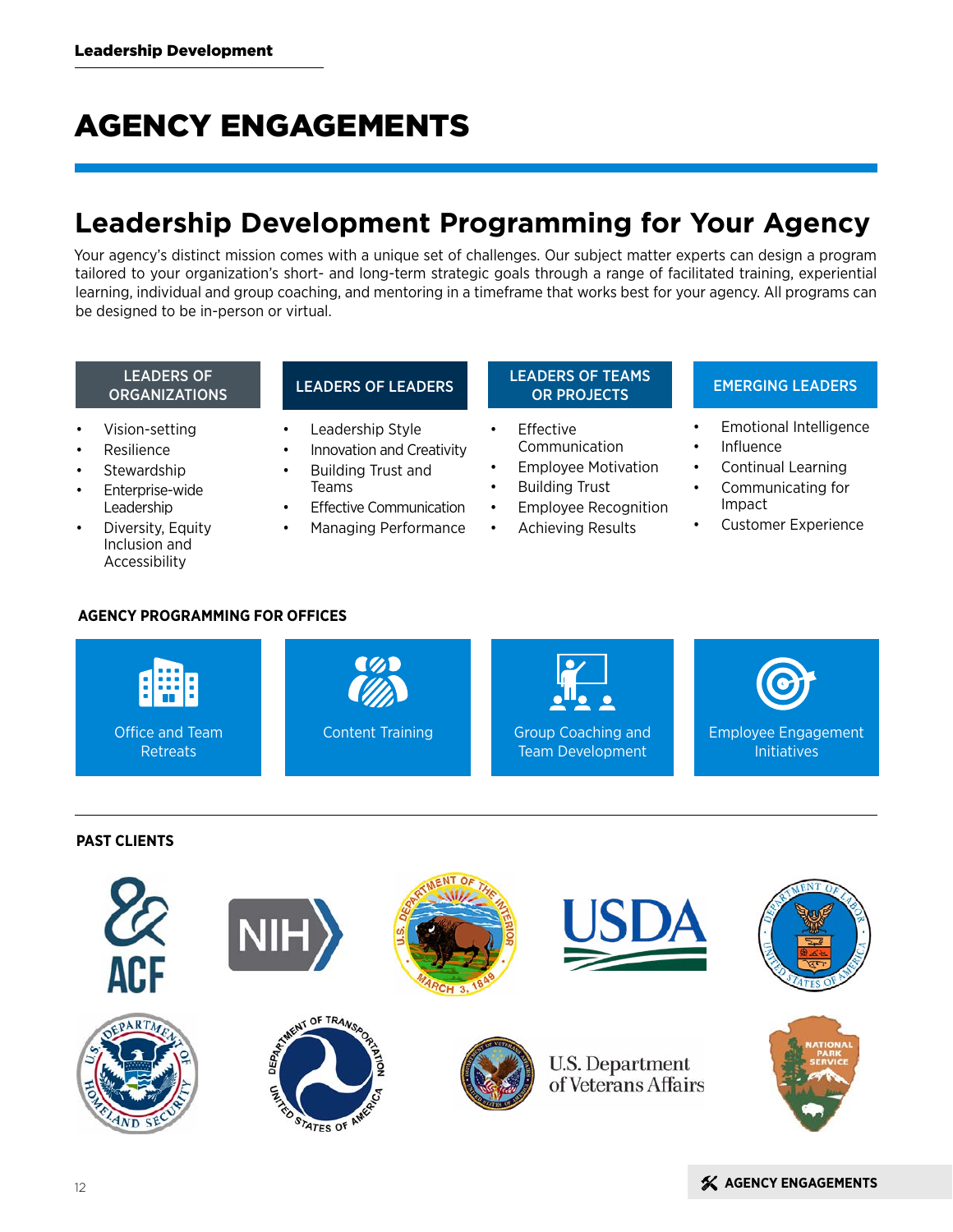#### PROGRAM SPOTLIGHT

#### U.S. Department of Agriculture, IT Fellows program

The Partnership for Public Service launched the year-long USDA IT Fellows program to strengthen GS-12 to GS-15 IT professionals' abilities to lead IT projects and teams, and better understand how their roles fit into the mission. These crucial skills helped USDA IT managers improve performance, streamline operations and create a network of IT leaders across the agency. The program has graduated five cohorts and continues to this day.

The program consists of the following components:

- **• Action-learning projects:** Participants form project teams and work with coaches to plan and implement critical USDA IT projects, such as how to improve the use of big data in cloud computing, and how to develop best practices for centralizing software management.
- **• Guest speakers and site visits:** To develop a holistic understanding of USDA's mission, the program includes regular agency guest speakers and site visits to a variety of department subcomponents.
- **Instructional sessions:** Veteran instructors demonstrate how participants could translate fundamental management principles to real-world job scenarios.
- **• Rotational programs:** Participants spend time working in a new position within USDA, enabling them to apply the skills they learned in the classroom.

### **Team Retreats**

Successful team coordination requires more than regular meetings or technological tools. Partnership-led staff retreats build trust and camaraderie on your team, and help establish the norms that are crucial for effective teamwork. Below are some of the critical issues our retreats have helped agencies address:

#### **1. Team dynamics**

Employees work together most effectively when they have preestablished norms that govern how they make decisions, solve problems and address conflicts. We help employees create these team norms and work together effectively.

#### **2. Knowledge sharing**

The retreat is an ideal opportunity for your employees to learn what their teammates are working on and to discover how they can support one another's efforts.

#### **3. Employee relationships**

Our retreat facilitators are experts at carefully selecting topics and conversation starters that help employees get to know one another on a deeper level and establish the connections that foster more effective working relationships.

#### RETREAT SPOTLIGHT

#### **Food and Drug Administration, Center for Tobacco Products**

In a telework-heavy environment, workers in the Office of Management had difficulty building camaraderie and sharing information with their colleagues. We organized successful activities for employees to learn about and appreciate the full breadth of their organization's work—and the teammates behind those efforts. Due to the success of the first retreat the office asked us to organize a second one the following year.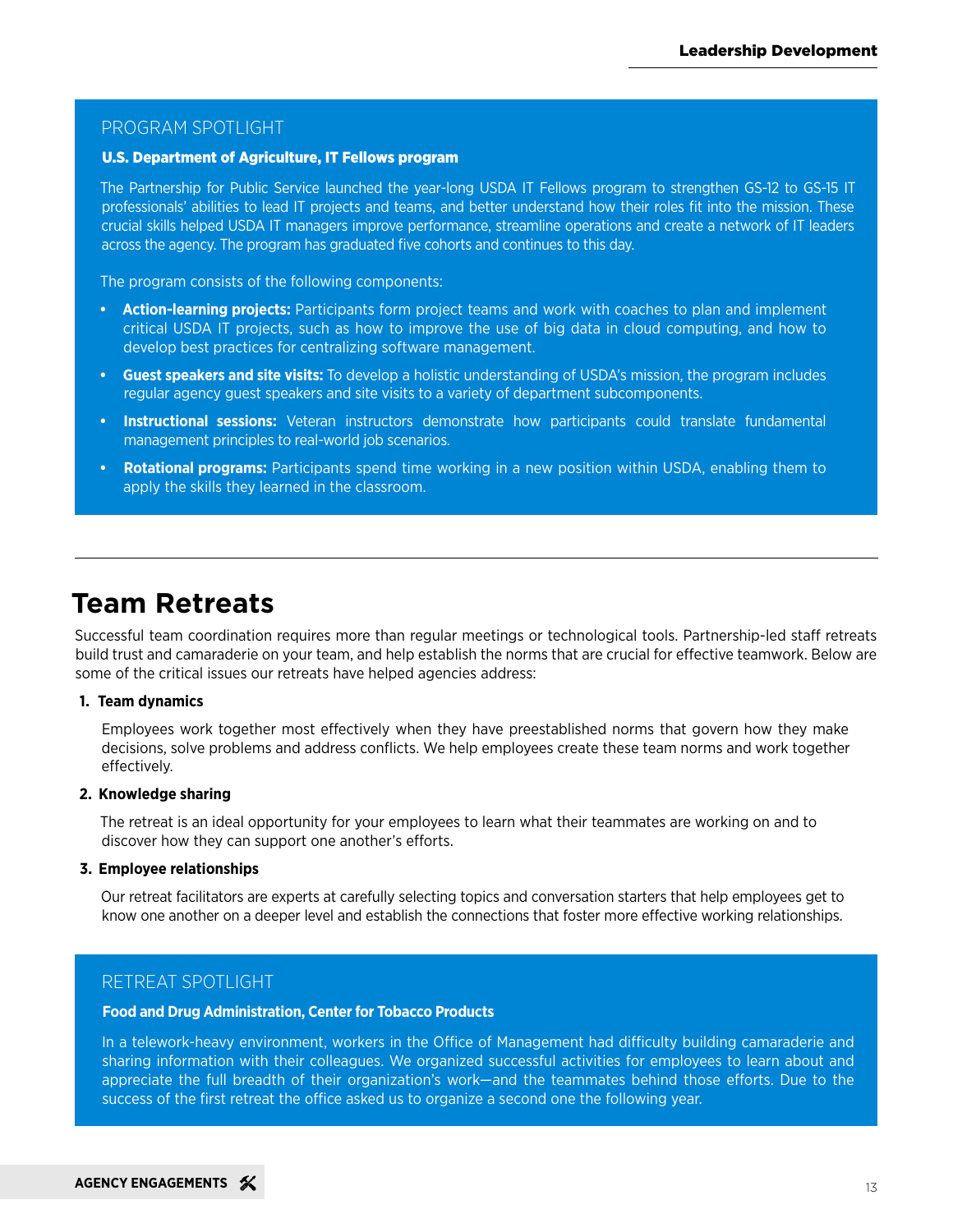### **Executive Coaching**

Our experienced coaches work with individuals to help them reach their personal goals, as well as with groups to help them reach their leadership objectives. Coaches provide guidance and support to leaders at all levels to help them identify and solve critical management problems.

Examples of frequently requested areas of focus for these sessions include:

- **• One-on-one coaching:** Our certified executive coaches guide leaders to reflect on their leadership management styles, understand how to communicate more effectively with their teams and work more constructively with a variety of internal and external stakeholders. Coaching affords leaders highly tailored support to help them draw on their leadership strengths and tackle organizational challenges. Our approach includes an optional 360 assessment.
- **Team coaching:** Teams often struggle to make progress when discussing contentious issues, making decisions, solving problems, executing projects or transitioning through organizational change. Team coaching builds the ability of team members to work collaboratively in these situations to achieve their goals. Throughout the process, a coach guides team members to take ownership of how they work together and supports them in making improvements to their team. Coaches observe team meetings to identify real-time learning and application, and offer guidance on team dynamics and their impact on the team's ability to collaborate, share information and implement ideas.
- **• Group coaching:** When a group of peer leaders face similar circumstances—these leaders are new to the role, are implementing new policies or are designing new initiatives—group coaching offers members a chance to work in environments where they can openly share observations, offer challenges and hold one another accountable for action. Participants drive program content to ensure each session has immediate, direct application to their day-today work. It is a valuable opportunity for leaders to collaboratively work through difficult problems with their peers while under the guidance of a coach.

#### 360 ASSESSMENTS

The Partnership for Public Service's 360 assessment is built around the values and competencies found in the Public Service Leadership Model. It assesses values such as stewardship and commitment to the mission in addition to practical competencies such as becoming self-aware, engaging others, leading change and achieving results. The 360 assessment maps to OPM's Executive Core Qualifications with additions and enhancements that make it uniquely relevant for public servants leading in today's complex world. The 360 assessment is purchased in conjunction with one-on-one coaching or as part of a leadership program.

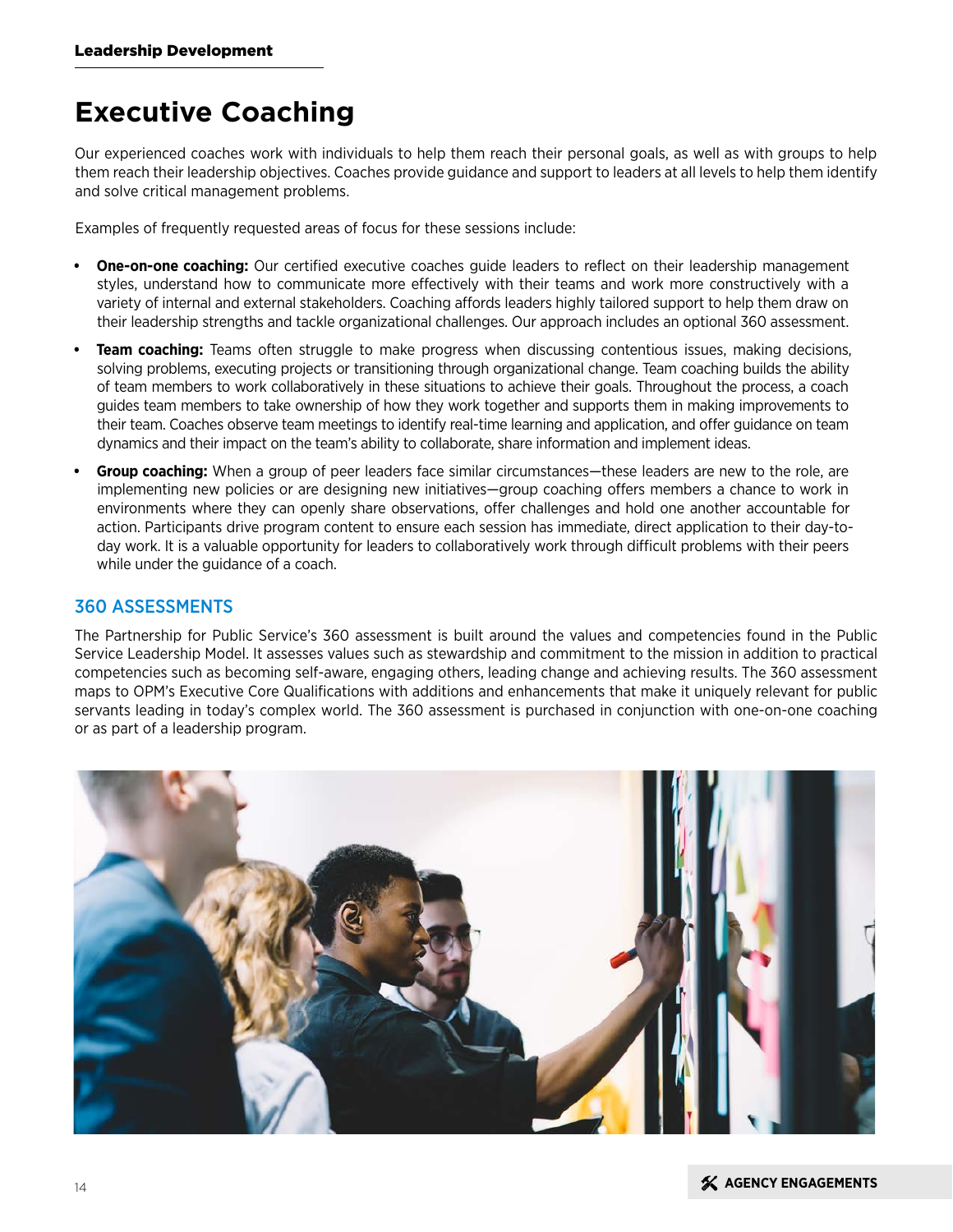## **Senior Executive Service Onboarding**

Executive onboarding programs help smooth the transition of new SES members into their roles. Each part of our program is tailored to an agency's needs and contributes to the advancement of executives. Through a combination of one-on-one and group-learning activities, we prepare SES members to achieve their agency's mission.

#### **Individual components**

360 assessment and Executive coaching

Executives take the Public Service Leadership 360 assessment to evaluate their performance, assess progress and chart a course for selfimprovement. They receive one-on-one coaching from a certified coach to help set direction, envision the future and remove obstacles they encounter.

Executive mentoring

The participant is paired with a current or former federal leader who provides advice, anecdotes and perspectives to help address challenges faced by the participating executive.

#### **Small-group components**

Group coaching

• Participants engage in coachled facilitated discussions to solve problems related to shared challenges, and strengthen interpersonal executive skills.

Action-learning projects

• Executives tackle a highprofile, agencywide assignment addressing a real challenge and that further develops critical skills and relationships.

#### **Large-group components**

Executive workshops

Experienced presenters lead sessions aimed at helping participants acquire a network of colleagues throughout their department as well as the knowledge needed specifically around agency operations—to succeed in their roles.

Benchmarking

We convene public, private and nonprofit sector leaders to engage participants and inspire them to apply leading management principles in their jobs.

"The themes from the presenters were stitched together seamlessly about how to approach being an SESer and tackle the challenges that may occur in my new role."

# **Executive Retreats**

Successful executive teams set an agency's vision and priorities, build strategic partnerships with stakeholders across government and drive innovation within their organizations. Whether your executive team has been intact for years or is newly formed, our customized retreats create high-performing and collaborative teams.

Examples of frequently requested areas of focus for these sessions include:

- **• Establishing team dynamics:** We help teams create the operating norms to work together most effectively, including how the group will communicate, collaborate, make decisions and prioritize initiatives.
- **• Setting the vision:** The executive team sets the vision for the organization and leads the workforce to pursue the goals contained within it. We will work with your team to establish the strategic vision, determine how to implement it within your agency and develop a plan to communicate the goals to your employees.
- **• Fostering innovation:** Federal leaders must create a culture for their organizations that both supports and drives innovation. During the retreat, participants will determine how to encourage risk-taking and recognize the impact of innovative approaches.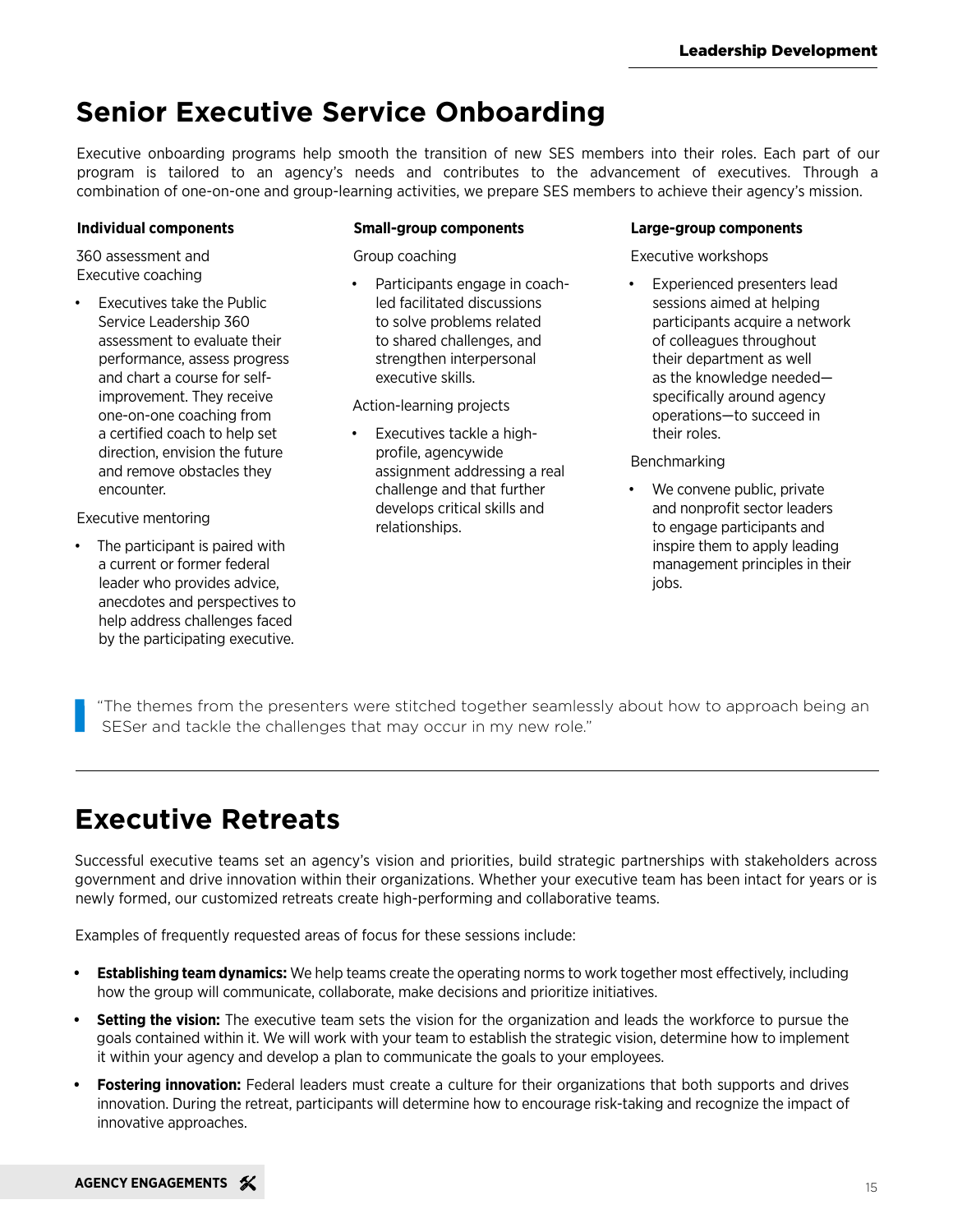#### Leadership Development



## **Ready to Govern® Courses for Political Appointees**

We offer courses to help your political appointees quickly develop essential knowledge and skills to succeed in government. Sessions are facilitated by individuals with experience in these roles.

#### **Sessions**

- Building A Strong Team: Political-Career Collaboration
- **Ethics and Optics**
- Federal Acquisition: Accomplishing Mission Priorities and Managing Risk
- Tech for Non-technical Execs: Be Prepared for Crisis, Increase Your Success
- How to Be an Effective Chief of Staff
- Stakeholder Strategies: Working With the White House, OMB and Other Agencies
- Successful Execution: Driving Results and Accountability
- Talent: Accomplishing Mission through People
- What Executives Need to Know About Hiring
- What the Federal Budget Process Means to Your Success
- Working with Congress

### **Customer Experience Workshops**

Focusing on customers helps leaders accomplish their agency's mission—whether their programs serve the public directly, their teams provide internal mission-support services like IT and HR, or their work requires collaboration with other federal, state, local and private sector partners. As a key element of effective leadership and organizational performance, leaders set a vision for listening to, understanding and quickly responding to the most pressing needs of their customers and partners.

#### **Topics:**

- Who are your customers?
- What does a good customer experience look like?
- Key CX concepts
- Case studies in successful federal CX
- Mapping the customer journey
- Measuring customer satisfaction
- Creating a CX strategy

**Pricing:** \$18,000 for a one-day session for up to 30 participants

Workshops are interactive and topics may be tailored for the agency and audience. Sessions include CX content, discussion, subject matter expert panel, case studies, activities, breakouts, brainstorming and actionable next steps.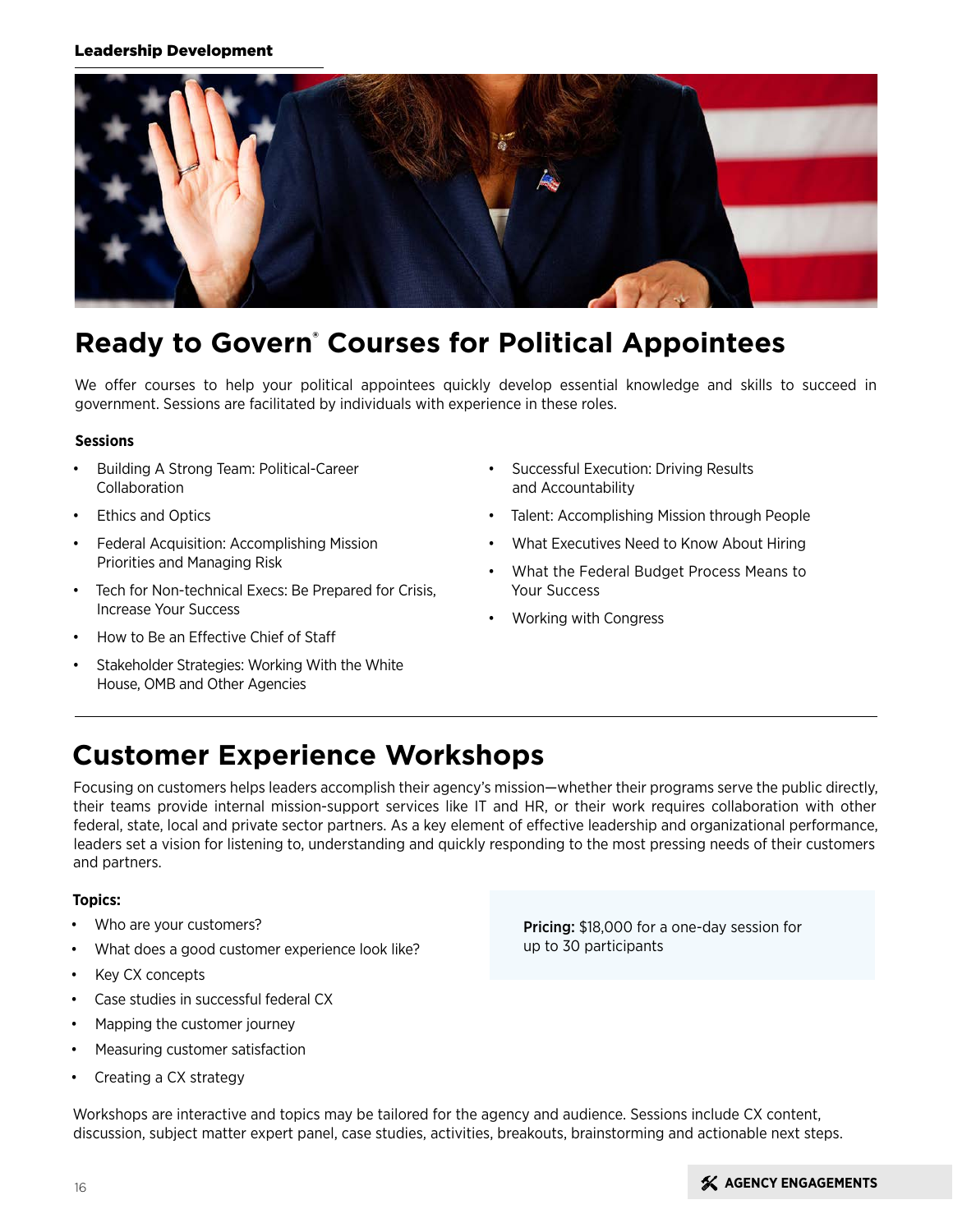# **Leadership Seminars**

Choose any of our one- or two-day seminars to help your employees develop the essential competencies from the Public Service Leadership model. The Partnership can tailor these standard training sessions to meet your agency's requirements. Most seminars are available for virtual delivery. The maximum number of participants is dependent upon type of delivery (virtual or in-person) and seminar topic.

| FOR LEADERS AT ANY LEVEL                                                                                                                                                                                                                                                                                                                                              | # DAYS | <b>PRICE</b> |
|-----------------------------------------------------------------------------------------------------------------------------------------------------------------------------------------------------------------------------------------------------------------------------------------------------------------------------------------------------------------------|--------|--------------|
| <b>Building Resilience</b><br>Examine the concepts of resilience and growth mindset, and understand how to<br>build a culture of support to increase team resilience.                                                                                                                                                                                                 |        | \$12,000     |
| <b>Crucial Conversations</b><br>Cultivate active listening skills, practice communication skills and learn how to<br>manage emotions to build better relationships and to create better outcomes for<br>oneself, others in the organization and the organization itself.                                                                                              | 2      | \$30,000     |
| <b>Fostering Diversity, Equity, Inclusion and Accessibility</b><br>Increase understanding of the cultural dynamics and organizational barriers that<br>negatively impact individuals with certain social identities. Seminars are tailored<br>for individual contributors, supervisors and team leads, affinity group members,<br>senior executives and intact teams. |        | \$12,000     |
| <b>Leading in a Hybrid Work Environment</b>                                                                                                                                                                                                                                                                                                                           |        |              |
| Create a shared understanding of the impact the hybrid work environment has<br>on the employee experience, and explore strategies to manage challenges and<br>implement best practices to successfully lead in the hybrid environment.                                                                                                                                |        | \$12,000     |
| FOR LEADERS OF TEAMS OR PROJECTS                                                                                                                                                                                                                                                                                                                                      |        | <b>PRICE</b> |
| <b>Managing Performance</b><br>Develop the tools and identify approaches to improve the work quality of low<br>performers, and empower midrange and high performers to excel.                                                                                                                                                                                         |        | \$12,000     |
| <b>Driving Innovation</b><br>Identify the attributes of innovative leaders, understand the key components of<br>human-centered design and learn how to apply tools to boost innovation.                                                                                                                                                                               |        | \$24,000     |
| <b>Managing Change</b><br>Understand what causes resistance to change and cultivate support and buy-in<br>through effective communication to different groups.                                                                                                                                                                                                        |        | \$12,000     |
| <b>Raising Your Emotional Intelligence</b><br>Develop self-awareness and learn to self-manage to enhance social awareness,<br>strengthen relationships and improve team performance.                                                                                                                                                                                  |        | \$12,000     |
| <b>FOR EMERGING LEADERS</b>                                                                                                                                                                                                                                                                                                                                           |        | <b>PRICE</b> |
| <b>Leading From Your Level</b><br>Improve relationships through self-awareness and emotional intelligence; lead<br>through stronger communication; learn how to navigate your agency; become<br>empowered to manage your career; and acquire tools to strengthen your resilience.                                                                                     |        | \$24,000     |

*Expenses will be added for training outside Washington, D.C., and for catering.*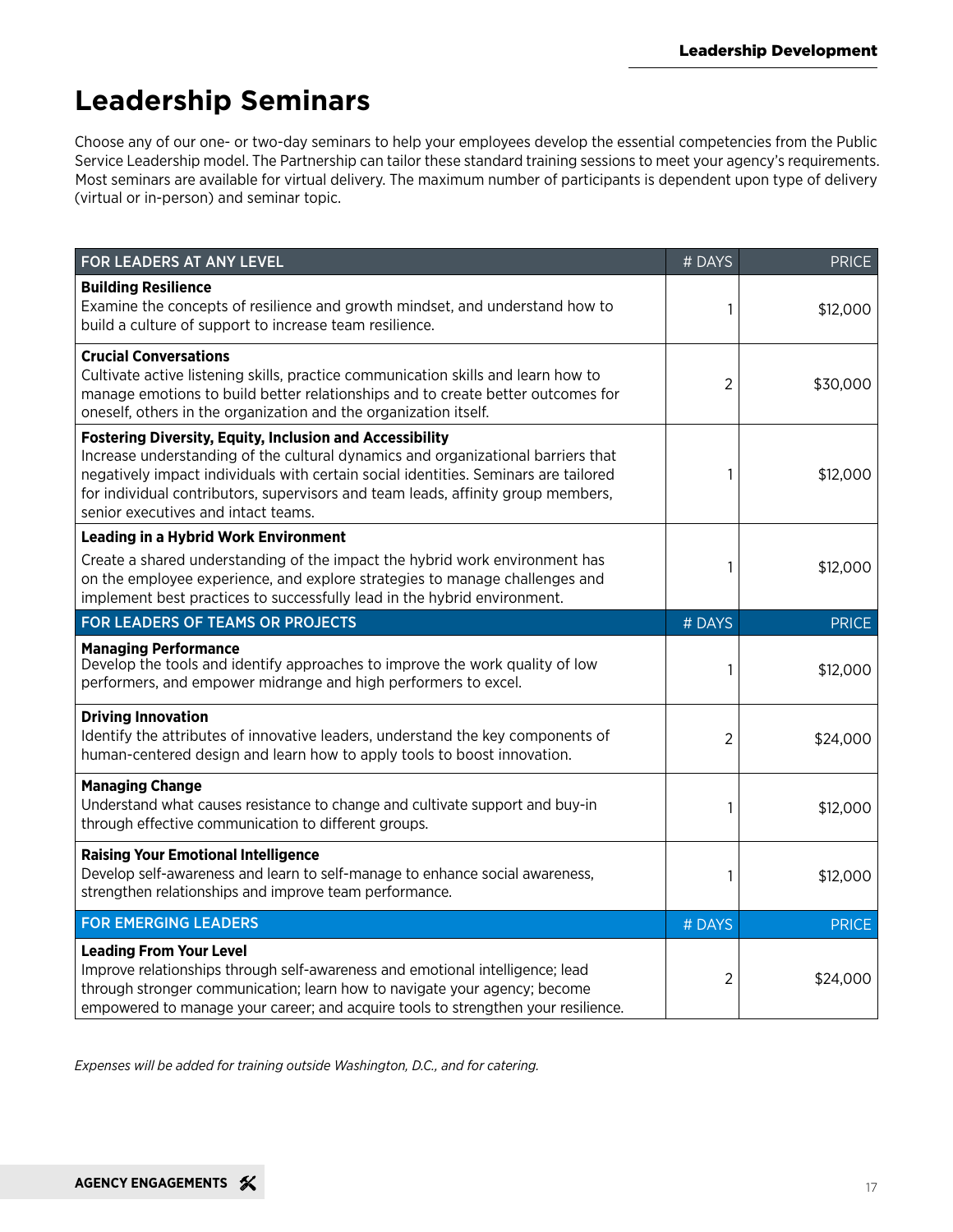## **Fully Virtual Workshops**



#### **VIRTUAL LEADERSHIP TOOLKITS**

Each of our toolkits includes five 90-minute webinars (live sessions for groups up to 40) designed to enhance your management fundamentals, enable you to better lead people and help you to capitalize on your strengths.

#### Management Fundamentals \$16,000 for up to 40 participants

Learn the skills to build an effective team, discover your leadership style, manage performance, delegate effectively and manage your time as well as your team's.

#### Leading People

#### \$16,000 for up to 40 participants

Discover how focusing on values-based leadership, building trust, having difficult conversations, active and curious listening, and creating a healthy office culture are key factors for creating and maintaining high-performing teams.

#### **WEBINAR SERIES**

#### Each webinar is \$3,500 with a minimum purchase of three required.

90-minute webinars (live sessions for groups up to 40) available as a series.

Webinar topics:

- Active and Curious Listening
- Building an Effective Team
- Building Coalitions
- Collaborating Amid Uncertainty
- Creating a Healthy Office Culture
- Developing an Innovative Mindset
- Discovering Your Leadership Style
- Effective Collaboration
- Effective Delegation
- Effective Feedback and Accountability
- Engaging Employees through Appreciation
- Engaging Employees through Communication
- Engaging Employees through Empowerment
- Having Difficult Conversations
- Managing Conflict
- Mentoring Best Practices
- **Mindfulness**
- Time Management
- Values-Based Leadership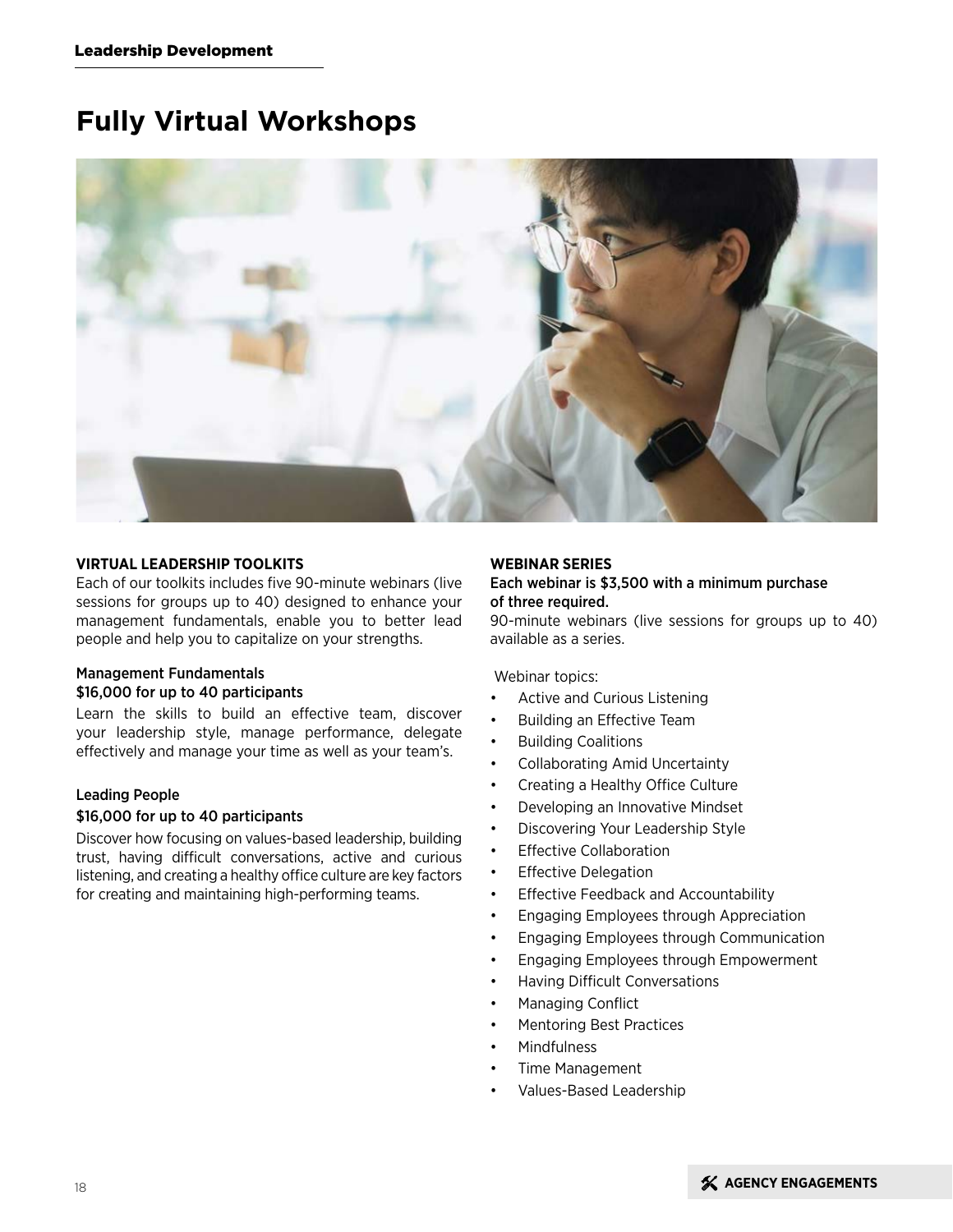# Federal Workforce Services



#### **The Partnership delivers Federal Workforce Services within three focus areas:**

#### EMPLOYEE ENGAGEMENT

The Partnership knows from years of research that employee engagement directly impacts organizational performance. For federal agencies to effectively serve the public, they need a workforce that is committed and engaged in its responsibilities. We support individual departments, agencies and subcomponents with strategies, tools and resources to strengthen workforce engagement.

#### DIVERSITY, EQUITY, INCLUSION AND ACCESSIBILITY

The Partnership strives to help improve the federal government's capabilities to cultivate more inclusive cultures and equitable talent management practices through workshops that strengthen the cultures of a team or entire agency. We also provide support to stakeholders to develop action plans for new DEIA initiatives.

#### TALENT ACQUISITION

Our government needs talent, not only to replace those nearing the end of their careers, but also to bring new skills that will help the country rise to the significant challenges of the day and prepare for what lies ahead. The Partnership supports federal agencies, job seekers and institutions of higher education with programming, resources and opportunities to open doors to public service and strengthen talent pipelines with diverse mission-driven applicants.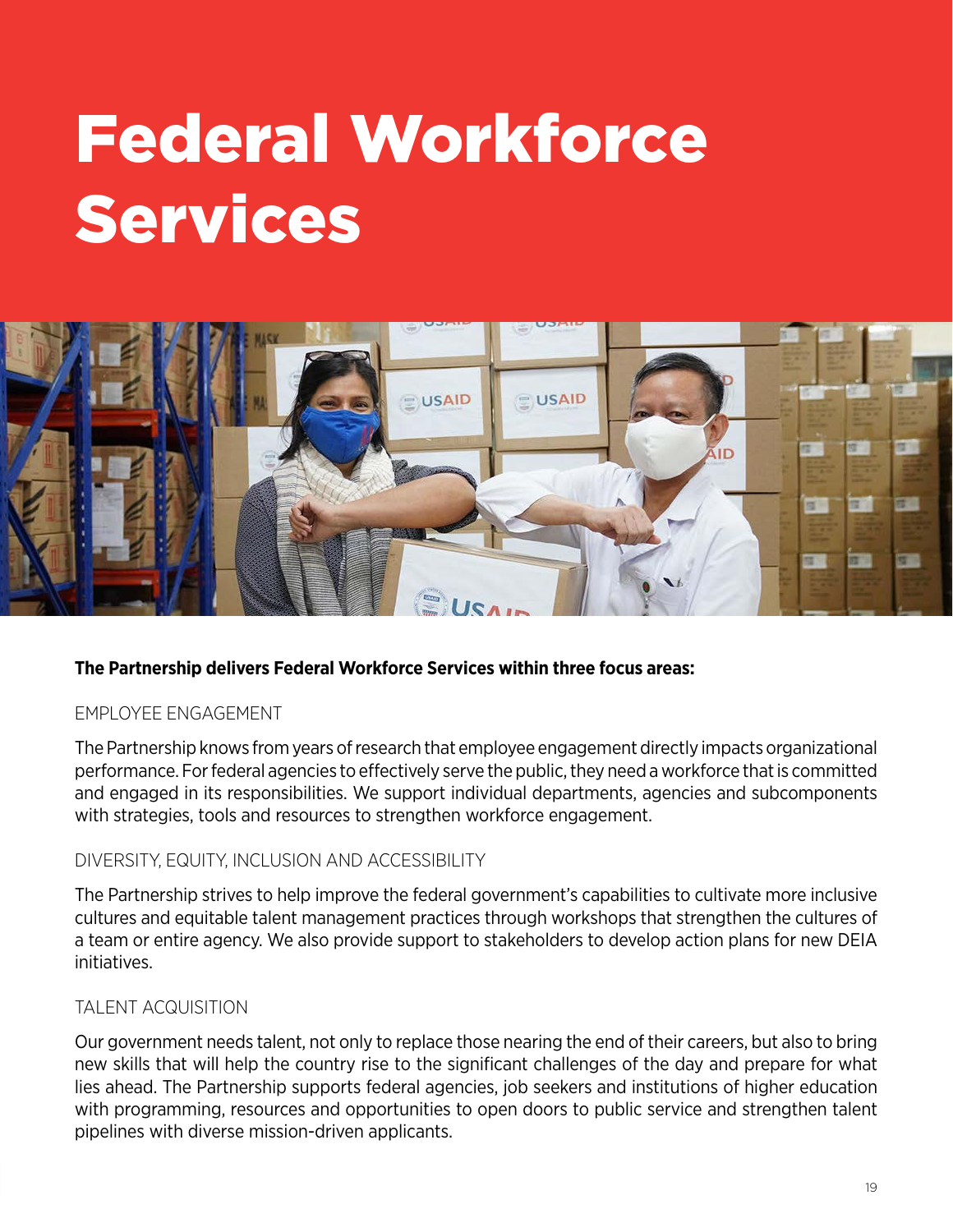# EMPLOYEE ENGAGEMENT SERVICES

The Partnership has two decades of experience in a data-driven and multi-tiered approach for helping agencies transform their culture around employee engagement. Maintaining a highly engaged workforce is key to driving productivity, service quality and organizational performance. Employees want to feel satisfied, recognized and supported in their responsibilities, and they want to believe that their work resonates with their values. Leadership must be prepared to do their part in creating this environment and be held accountable to achieve results. When leaders invest in employee engagement, they reap benefits through higher employee retention, more effective customer relationships and improved performance.

#### DATA ANALYSIS AND UNCOVERING THE EMPLOYEE VOICE

The annual Federal Employee Viewpoint Survey provides agencies with a wealth of knowledge about their employees' concerns. However, the survey doesn't provide information on root causes or offer solutions for addressing these concerns.

The Partnership has studied and analyzed the FEVS for years as part of our Best Places to Work in the Federal Government<sup>®</sup> rankings and helped agencies identify themes and trends that exist in their data. We also examine the unique experiences of employees based on different demographics, occupations, GS-levels and lengths of employment to better address their specific issues. For years, our team has also worked with agencies of all sizes to gather qualitative data through focus groups, pulse surveys and individual interviews. We will work with your team to identify the appropriate number of discussions, participants, themes and processes to ensure employees feel comfortable speaking freely and anonymously.

#### DEVELOPING LEADERSHIP PRIORITIES

Leaders play an essential role in identifying and designing organization-wide plans to address persistent engagement issues. Our team convenes agency leaders for retreats or workshops to support this work. We use quantitative and qualitative data to facilitate conversations with leaders who will determine agency engagement goals and priorities. We work with leaders to establish norms and accountability mechanisms that ensure their plans are implemented.

#### CREATING ACTION PLANS

Our team convenes a combination of leaders, supervisors and employees to create engagement action plans for teamor office-specific goals. Our workshop content is driven by leadership priorities while also allowing individual units the flexibility to address specific challenges identified at their level. We use the Federal Employee Viewpoint Survey and qualitative data to inform the session, helping participants uncover the root causes of their challenges, create clear outcomes and brainstorm key activities to integrate into their action plans.

#### CONSULTING AND IMPLEMENTATION

Understanding your data and building action plans are only the first steps. Agencies must establish a strong infrastructure to implement their plans, communicate their initiatives internally and evaluate activities. Each agency's challenges and circumstances are unique, and we will partner with you to ensure a successful outcome. Our services can include: support on internal communications, administering pulse surveys, program evaluation, and additional leadership coaching and support.



Additionally, we help you build cohorts of employees called Engagement Ambassadors to carry out these tasks over the long term. These individuals are essential for ensuring that each team implements their action plans and manages change in a way that guarantees sustainable success—long after our services end.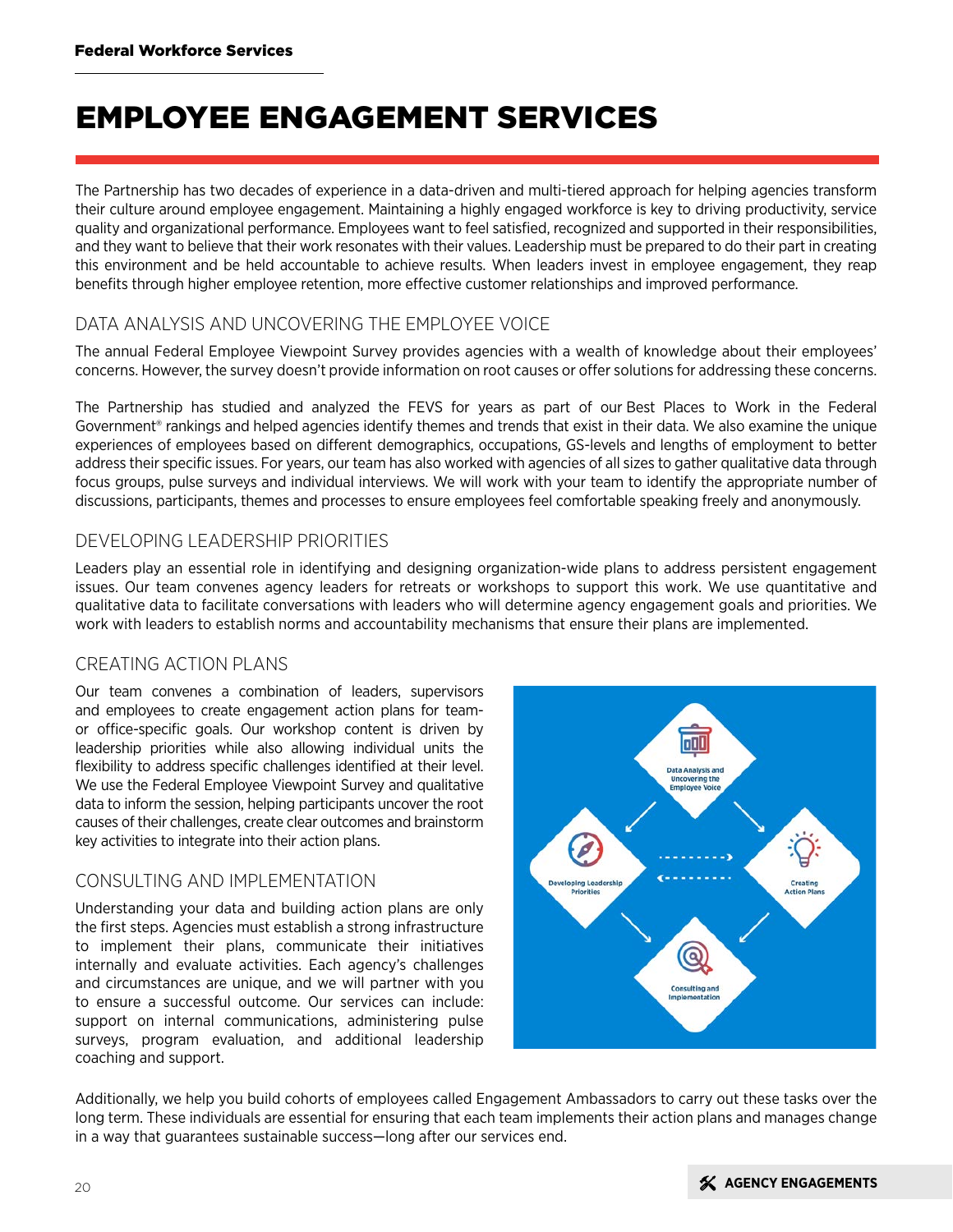# DIVERSITY, EQUITY, INCLUSION AND ACCESSIBILITY

#### DIVERSITY, EQUITY, INCLUSION AND ACCESSIBILITY WORKSHOPS

Diversity, equity, inclusion and accessibility is fundamental to organizational success. DEIA has evolved significantly from its affirmative action origins; while there are laws governing the behavior of individuals in the workplace, laws alone will not heal the cultural dynamics and organizational barriers that negatively impact individuals with certain social identities. Too many organizations struggle to create an authentically diverse and inclusive culture; organizations, teams, and individuals need multifaceted lenses to recognize the differences between social identities, be curious about those differences and intentionally seek to better understand them, and consequently be willing to modify behaviors when necessary to build trust and facilitate communication.

The Partnership offers workshops that support federal agencies in fostering DEIA with sessions geared for individual contributors, supervisors and team leads, affinity group members, senior executives and intact teams with expected outcomes ranging from improving general knowledge and skills, to strengthening a team's culture, to developing action plans for new DEIA initiatives.

Because every organization, team and individual are at varying stages of sensitivity, awareness, and agility when it comes to navigating DEIA, we tailor our offerings to the needs of the engagement. All engagements discuss cultural influences at the organizational, team and individual levels, but the desired outcomes will determine the levels of influence emphasized.

Our approach aims to:

- Improve sensitivity by discussing common behaviors and situations associated with marginalization and oppression in the workplace.
- Improve awareness by facilitating discussions and activities where colleagues can share current and previous experiences of marginalization and oppression. This provides them with a direct connection to common behaviors and situations with the hopes of enabling their ability to be empathetic to others who are not like them.
- Improve agility by discussing 'how might you…?' situations and practicing responses to scenarios with their colleagues in attendance.

#### DEIA STRATEGIC PLANNING

The Partnership incorporates DEIA principles into our federal government work, including leadership development, employee engagement and talent acquisition. We support federal agencies with formulating their DEIA Strategic Plans to strengthen diversity, equity, inclusion and accessibility in workforce policies, practices and culture.

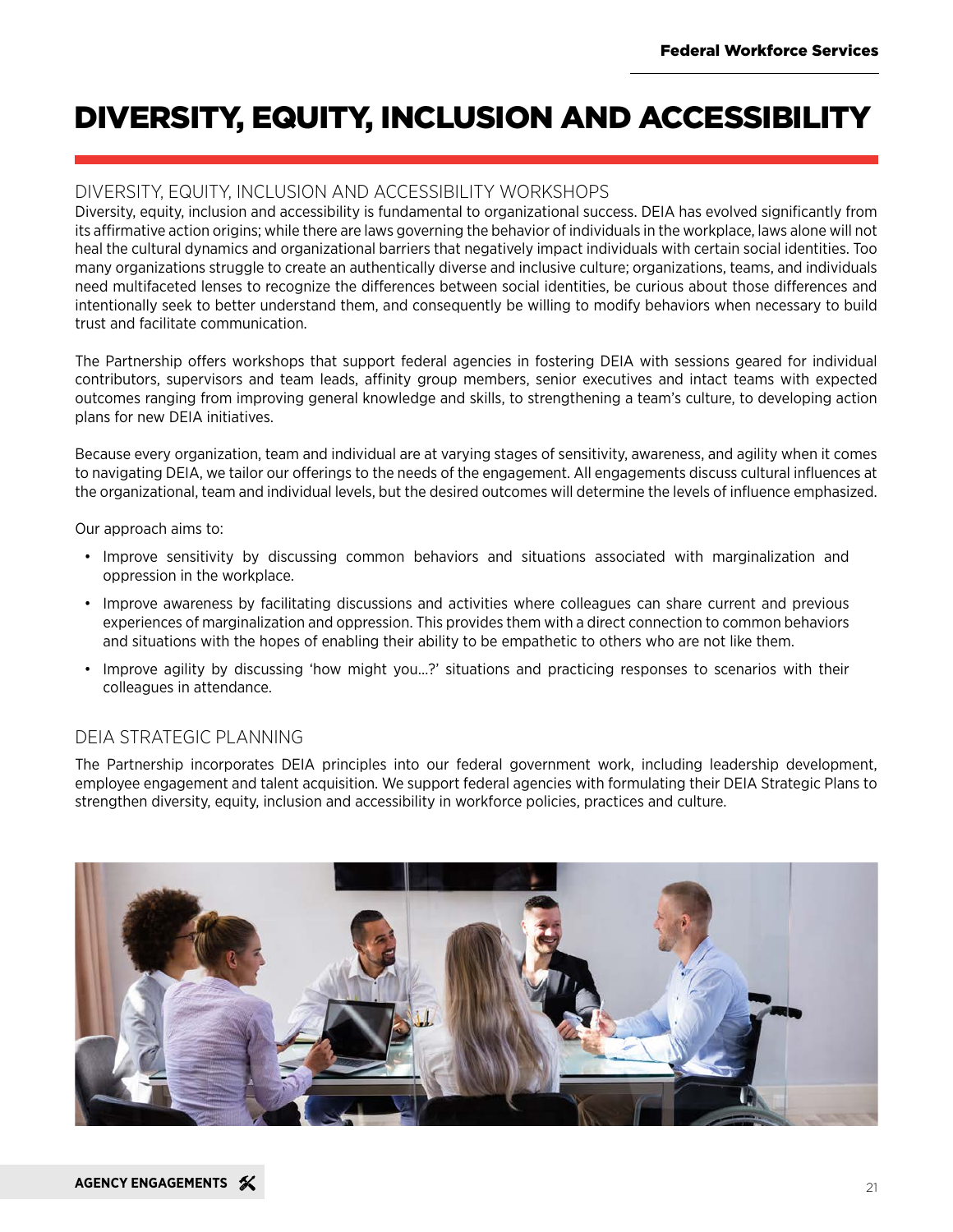# FEDERAL TALENT ACQUISITION

We need a new generation of public servants to keep us safe, respond to emergencies, design high-impact social programs and engage in cutting-edge research. This talent would not only replace those nearing the end of their careers but also bring new skills that would help our country rise to the significant challenges of the day and prepare for what lies ahead.

#### RECRUITING AND HIRING ANALYSIS

We provide leaders with assessments of their most significant talent gaps and process challenges. Our analyses utilize demographic and Best Places to Work data as well as information from focus groups and interviews with hiring managers and human resource practitioners. Through this work, we provide leadership and career staff a clear understanding of the current state of the workforce and key barriers and opportunities for improvement. We deliver a roadmap documenting improved processes for talent recruitment, hiring and onboarding based on innovations and best practices from other federal agencies and the private sector.

#### STRATEGIC SOURCING AND RECRUITMENT

Our experts help you think strategically about sourcing and recruiting talent to ensure your outreach is more effective than simply posting a vacancy to USAJOBS. We design strategic recruitment plans that serve as both recruitment guides and project management templates to help you proactively identify resources, schedule events and align efforts across functions. Through our Call to Serve network, the only national system that collaborates with both federal agencies and hundreds of institutions of higher education, and our GoGovernment website, we work with you to promote federal service and recruit the next generation of public servants.

#### CUSTOMER INTERNSHIP PROGRAMS

We design and manage internship programs to introduce students and recent graduates to the federal government and help agencies meet critical talent needs. We promote the programs, tap into our vast network to source talent, identify and select high-quality interns, onboard and monitor their experiences, and provide professional development and networking opportunities to maximize their impact and experience.

#### IMPROVING INTERNAL COLLABORATION

We design custom workshops to improve internal collaboration between key stakeholder groups such as HR, hiring managers and EEO offices. Sessions focus on building relationships, better understanding roles and responsibilities, and optimizing collaboration and strong outcomes.

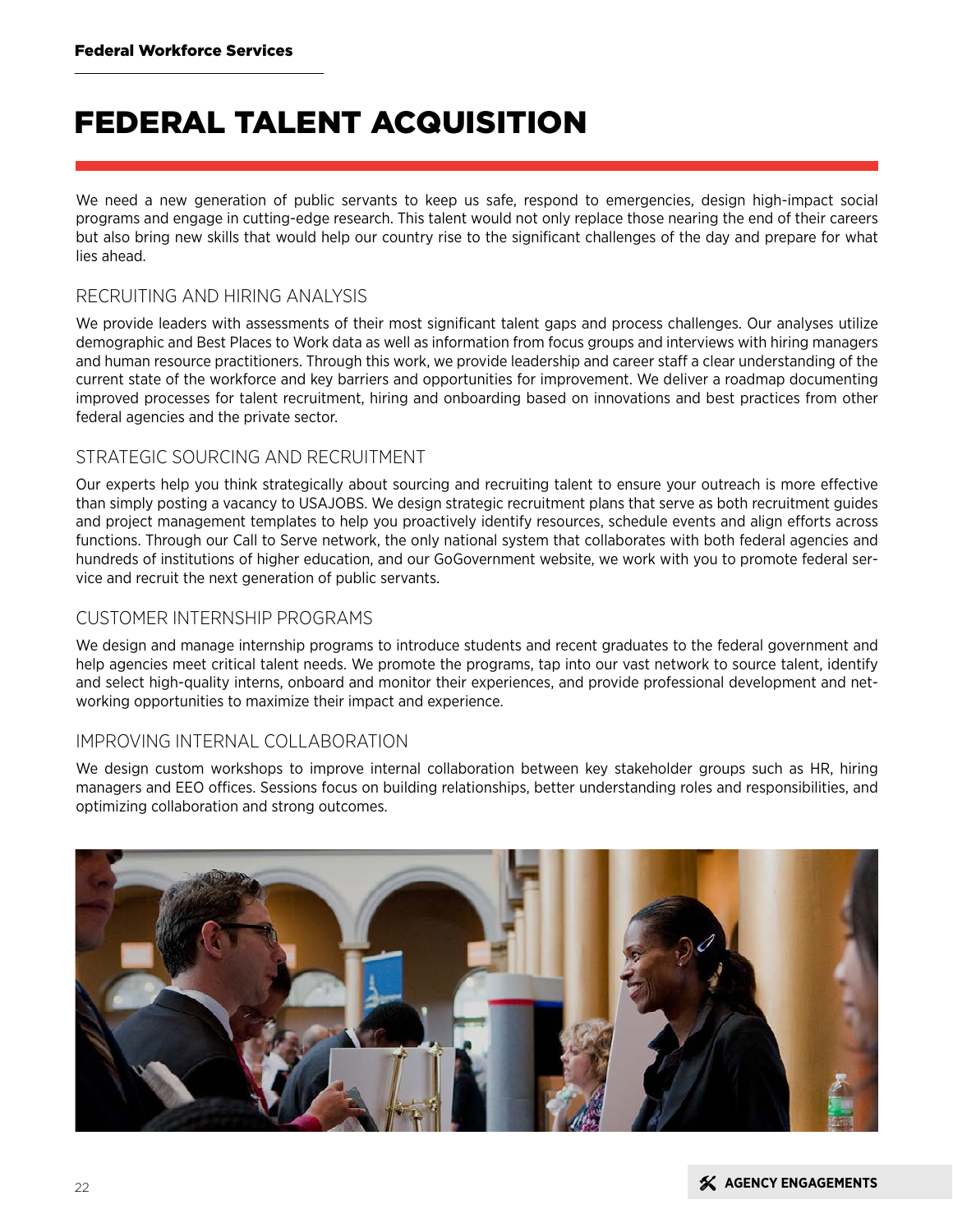### **Custom Internship Programs**

Top public and private sector organizations rely on internship and entry-level fellowship programs to build the next generation of leaders for their workforces—and these programs have proven effective for federal agencies too.

#### CYBERSECURITY TALENT INITIATIVE

The Partnership collaborates with Mastercard, Microsoft, Workday, Accenture and federal agencies to recruit, place and develop entry-level cybersecurity talent. This first-of-its-kind public-private partnership attracts the next generation of cybersecurity leaders for our country and addresses the societal problem of student debt. Participants spend two years working in a federal agency and receive leadership and technical training as well as mentoring and networking opportunities. Upon completion of their public service, participants are invited to apply for a position with a corporate partner and may receive loan assistance. Learn more at gogovernment.org/cybersecurity-talent-initiative.

#### HAROLD W. ROSENTHAL FELLOWSHIP IN INTERNATIONAL RELATIONS

The Rosenthal Fellowship is a prestigious program that offers our country's most outstanding and civic-minded graduate students in international affairs the opportunity to spend a summer working to solve some of our biggest national and global challenges. The fellowship provides a select number of students with summer funding and work opportunities in a congressional or executive branch office. Participants benefit from an orientation, participation in Partnership-hosted roundtable discussions and an unparalleled work experience. Learn more at [gogovernment.org/rosenthal-fellowship.](https://gogovernment.org/fellowship/harold-w-rosenthal-fellowship-in-international-relations/)

#### FUTURE LEADERS IN PUBLIC SERVICE

The Partnership's newest internship program places students into funded, federal summer positions in five different tracks: mission support, government contracting, STEM and innovation, public policy and liberal arts. Our program has successfully attracted diverse talent from across the country to spend 10-12 weeks in federal service. We promote and recruit for the program, perform applicant screening and initial vetting. We provide networking and professional development opportunities throughout the course of the internship and help students prepare for the federal hiring process. Learn more at [gogovernment.org/future-leaders](https://gogovernment.org/fellowship/future-leaders-in-public-service-internship-program/).

#### IPA TALENT EXCHANGE PROGRAM

Intergovernmental Personnel Act, or IPA, placements help agencies fill talent gaps. Using a "tour of duty" approach to public service, the IPA allows individuals from academia, nonprofit organizations and state and local government to work in a federal agency for up to two years, focusing on priority programs and projects. Under our program, participating agencies submit position descriptions for IPA assignments while the Partnership identifies potential candidates and matches them to agency needs. After the agency confirms the candidate match, the Partnership works directly with IPA assignees to prepare them for federal service. Our program prepares IPA placements to navigate the federal arena and maximize their impact in the public sector, and enables agencies to more quickly deploy external talent to meet urgent needs. By standardizing the process by which agencies recruit, onboard and manage IPA placements, this program also helps human resources professionals and general counsels improve their knowledge of regulatory concerns and best practices. Learn more at [gogovernment.org/i](https://gogovernment.org/fellowship/ipa-talent-exchange-program/)pa-talent.

"Being selected as a 2019 Rosenthal Fellow was an honor. The opportunity allowed me to experience our federal government first hand. Working alongside career civil servants, I was able to apply coursework to real-world issues and left feeling that the work I did mattered and made a difference."